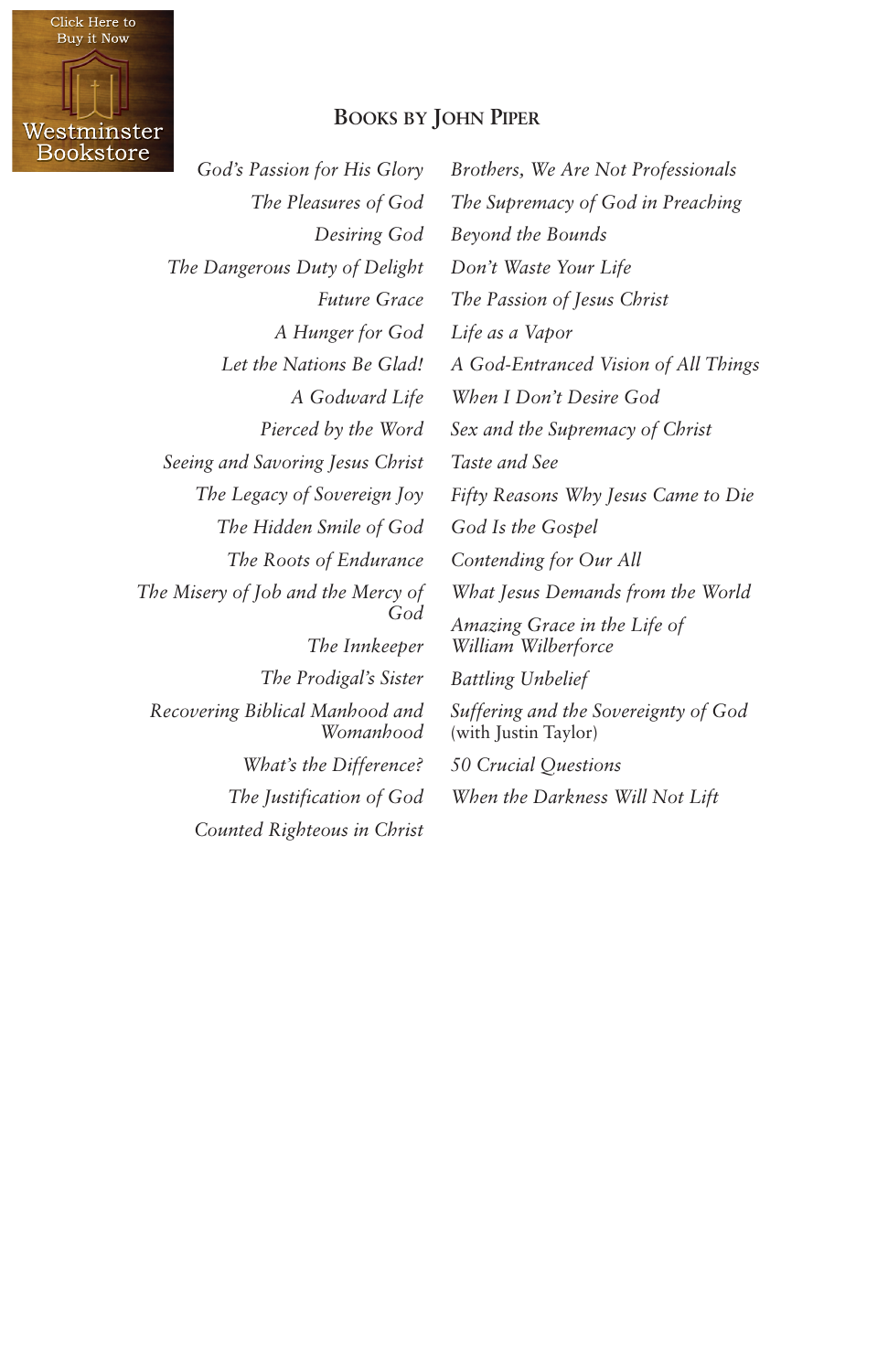



CROSSWAY BOOKS WHEATON, ILLINOIS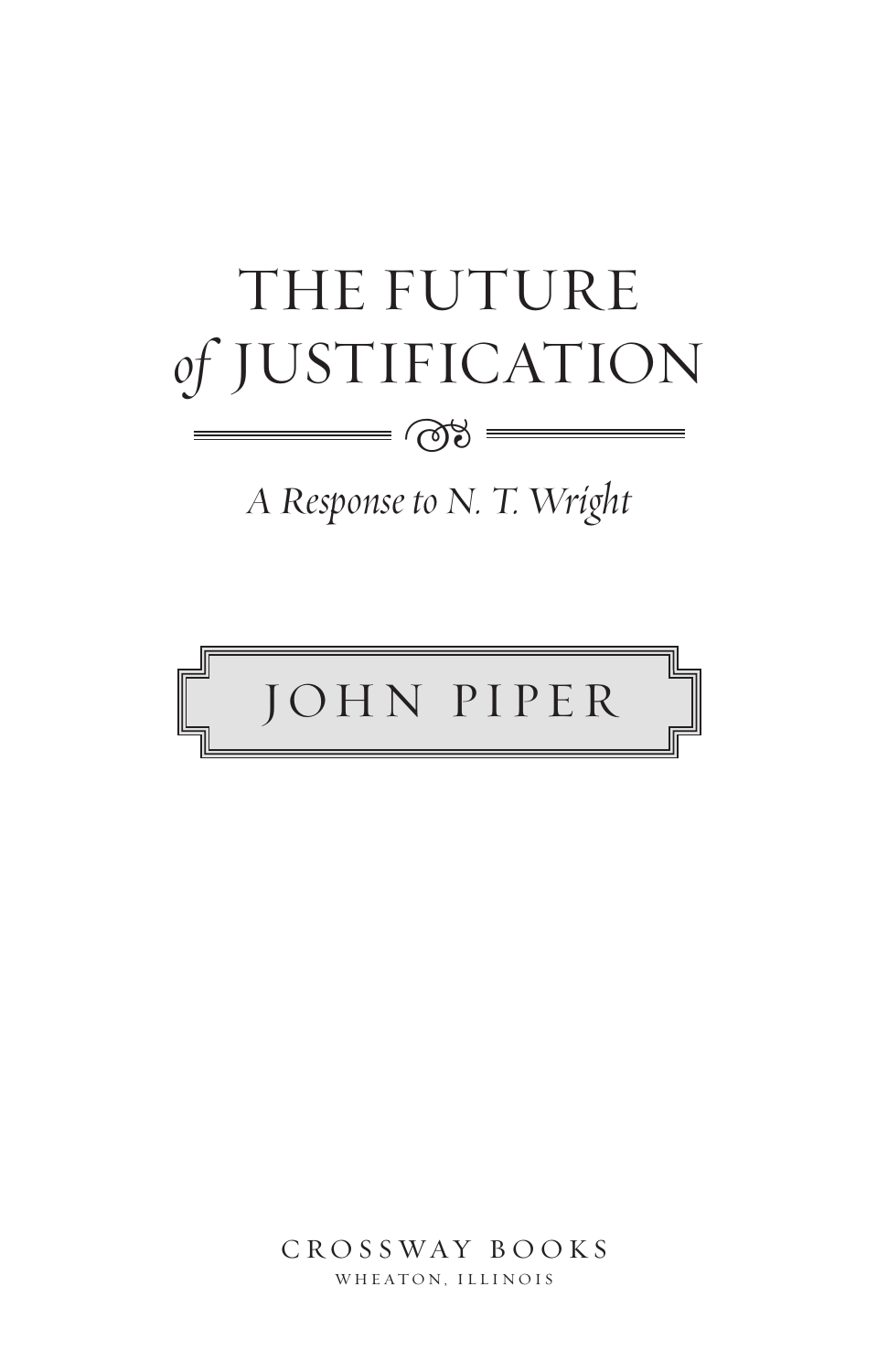*The Future of Justification*

Copyright © 2007 by Desiring God Foundation

Published by Crossway Books a publishing ministry of Good News Publishers 1300 Crescent Street Wheaton, Illinois 60187

All rights reserved. No part of this publication may be reproduced, stored in a retrieval system, or transmitted in any form by any means, electronic, mechanical, photocopy, recording, or otherwise, without the prior permission of the publisher, except as provided by USA copyright law.

Italics in biblical quotations indicate emphasis added.

Cover design: Josh Dennis

Cover photo: Bridgeman Art Library

First printing, 2007

Unless otherwise indicated, Scripture quotations are from *The Holy Bible, English Standard Version,*® copyright © 2001 by Crossway Bibles, a publishing ministry of Good News Publishers. Used by permission. All rights reserved.

Scripture quotations marked NASB are from *The New American Standard Bible*.<sup>®</sup> Copyright © The Lockman Foundation 1960, 1962, 1963, 1968, 1971, 1972, 1973, 1975, 1977, 1995. Used by permission.

| Library of Congress Cataloging-in-Publication Data                                                                                                                               |                           |  |  |  |  |  |  |  |  |  |  |  |  |  |                                   |    |                 |  |  |                |  |  |                |   |       |    |   |    |    |
|----------------------------------------------------------------------------------------------------------------------------------------------------------------------------------|---------------------------|--|--|--|--|--|--|--|--|--|--|--|--|--|-----------------------------------|----|-----------------|--|--|----------------|--|--|----------------|---|-------|----|---|----|----|
|                                                                                                                                                                                  | Piper, John, 1946–        |  |  |  |  |  |  |  |  |  |  |  |  |  |                                   |    |                 |  |  |                |  |  |                |   |       |    |   |    |    |
| The Future of Justification : a response to N.T. Wright / John                                                                                                                   |                           |  |  |  |  |  |  |  |  |  |  |  |  |  |                                   |    |                 |  |  |                |  |  |                |   |       |    |   |    |    |
| Piper.                                                                                                                                                                           |                           |  |  |  |  |  |  |  |  |  |  |  |  |  |                                   |    |                 |  |  |                |  |  |                |   |       |    |   |    |    |
|                                                                                                                                                                                  | p. cm.<br>Includes index. |  |  |  |  |  |  |  |  |  |  |  |  |  |                                   |    |                 |  |  |                |  |  |                |   |       |    |   |    |    |
|                                                                                                                                                                                  |                           |  |  |  |  |  |  |  |  |  |  |  |  |  |                                   |    |                 |  |  |                |  |  |                |   |       |    |   |    |    |
| ISBN 978-1-58134-964-1 (tpb)<br>1. Justification (Christian theology)—History of doctrines—20th century.<br>2. Wright, N. T. (Nicholas Thomas) II. Title.<br>BT764.3.P57<br>2007 |                           |  |  |  |  |  |  |  |  |  |  |  |  |  |                                   |    |                 |  |  |                |  |  |                |   |       |    |   |    |    |
|                                                                                                                                                                                  |                           |  |  |  |  |  |  |  |  |  |  |  |  |  | $234'$ : $7 - dc22$<br>2007029481 |    |                 |  |  |                |  |  |                |   |       |    |   |    |    |
|                                                                                                                                                                                  |                           |  |  |  |  |  |  |  |  |  |  |  |  |  | BP                                |    | 17              |  |  | 16 15 14 13 12 |  |  |                |   | 11 10 | 09 |   | 08 | 07 |
|                                                                                                                                                                                  |                           |  |  |  |  |  |  |  |  |  |  |  |  |  | 15                                | 14 | 13 12 11 10 9 8 |  |  |                |  |  | $\overline{7}$ | 6 | 5     | 4  | 3 | 2  |    |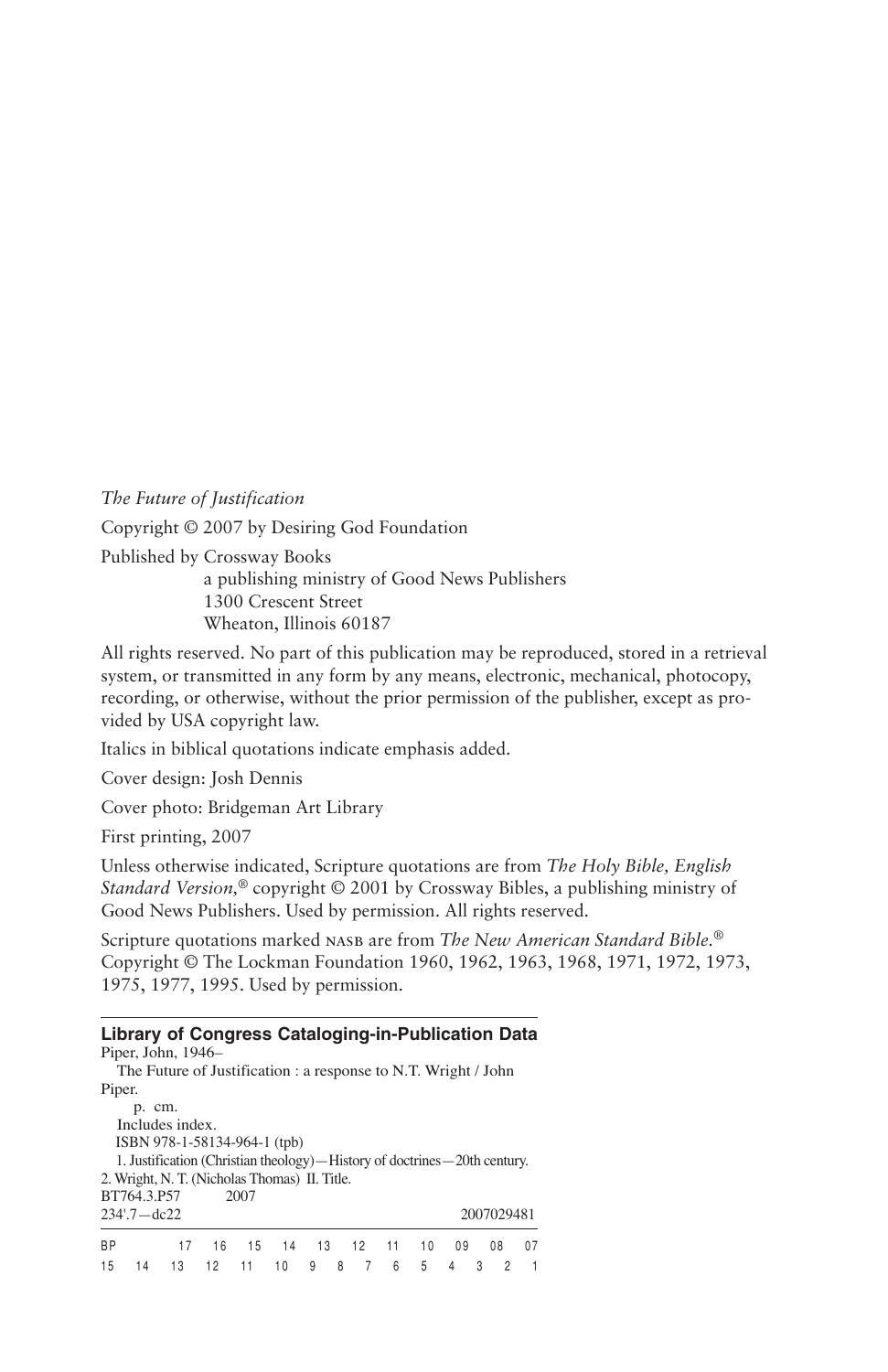In memory of my father

# WILLIAM SOLOMON HOTTLE PIPER

who preached the gospel of Jesus Christ  $for$  seventy years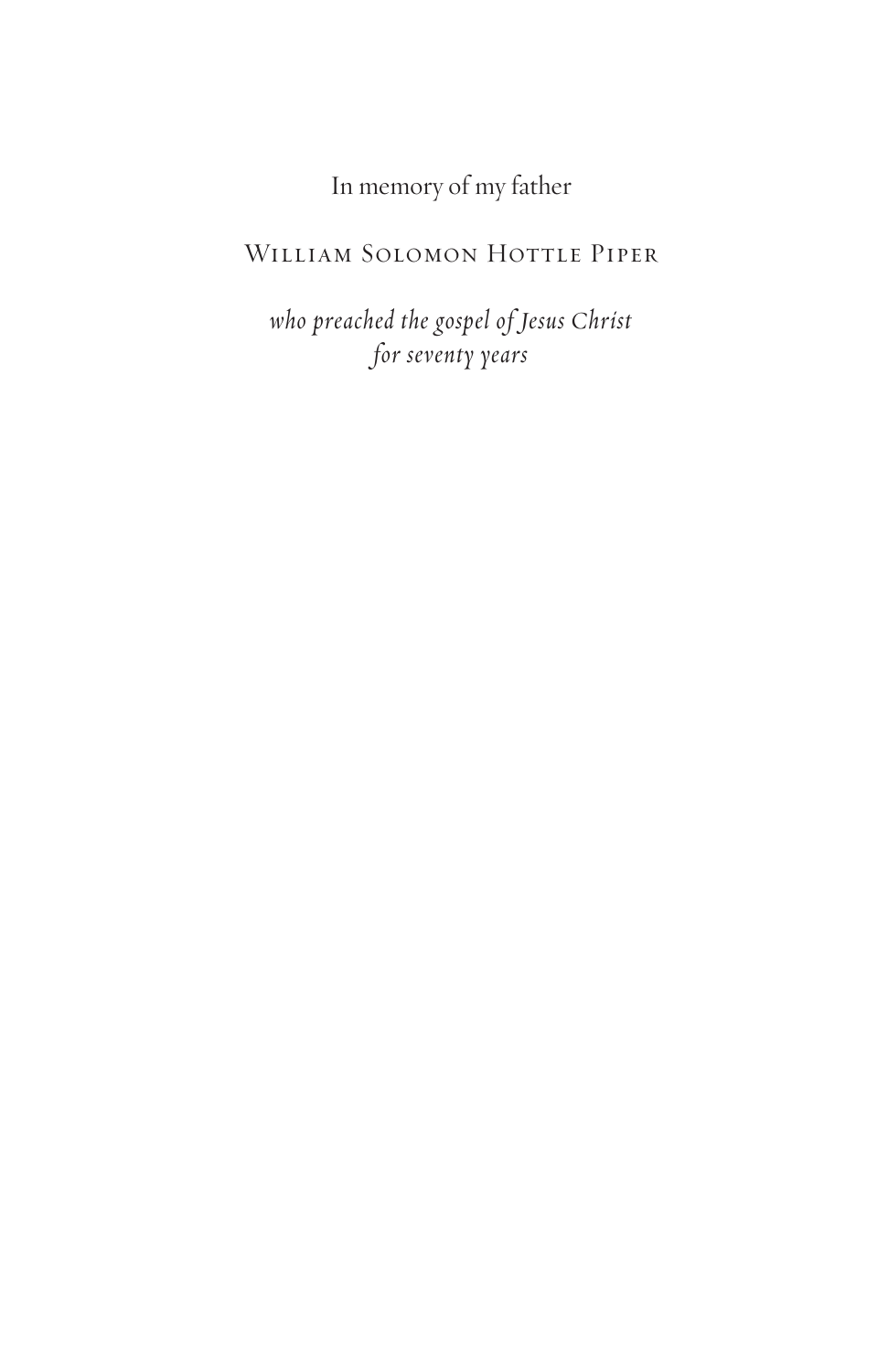# ACKNOWLEDGMENTS

THIS IS THE YEAR (2007) that my father died. Who can estimate the debt we owe our fathers? Bill Piper preached the gospel of grace for over seventy years, if you count the songs and testimonies at the nursing home. He was an evangelist—the old southern, independent, fundamentalist sort, without the attitude. He remains in my memory the happiest man I ever knew.

In the last chapter of his ministry one of his favorite and most fruitful sermons was titled "Grace for the Guilty." As I read it even today I realize again why, under God, my father must be acknowledged first at the beginning of this book. That great sermon comes toward its end with these simple words, "God clothes you with his righteousness when you believe, giving you a garment that makes you fit for heaven." We all knew what he meant. He was a lover of the great, deep, power-laden old truths. He wielded them in the might of the Spirit to see thousands—I dare say tens of thousands—of people profoundly converted. For my father, the gospel of Christ included the news that there is a righteousness—a perfect obedience of Jesus Christ—that is offered freely to all through faith alone. And when faith is given, that righteousness is imputed to the believer once and for all. Together with the sin-forgiving blood of Jesus, this is our hope. From the moment we believed until the last day of eternity God is 100 percent for us on this basis alone—the sin-bearing punishment of Christ, and the righteousness-providing obedience of Christ. This my father preached and sang, and I believed with joy.

O let the dead now hear Thy voice; Now bid Thy banished ones rejoice; Their beauty this, their glorious dress, *Jesus, Thy blood and righteousness.*<sup>1</sup>

<sup>&</sup>lt;sup>1</sup>John Wesley, "Jesu, Thy Blood and Righteousness."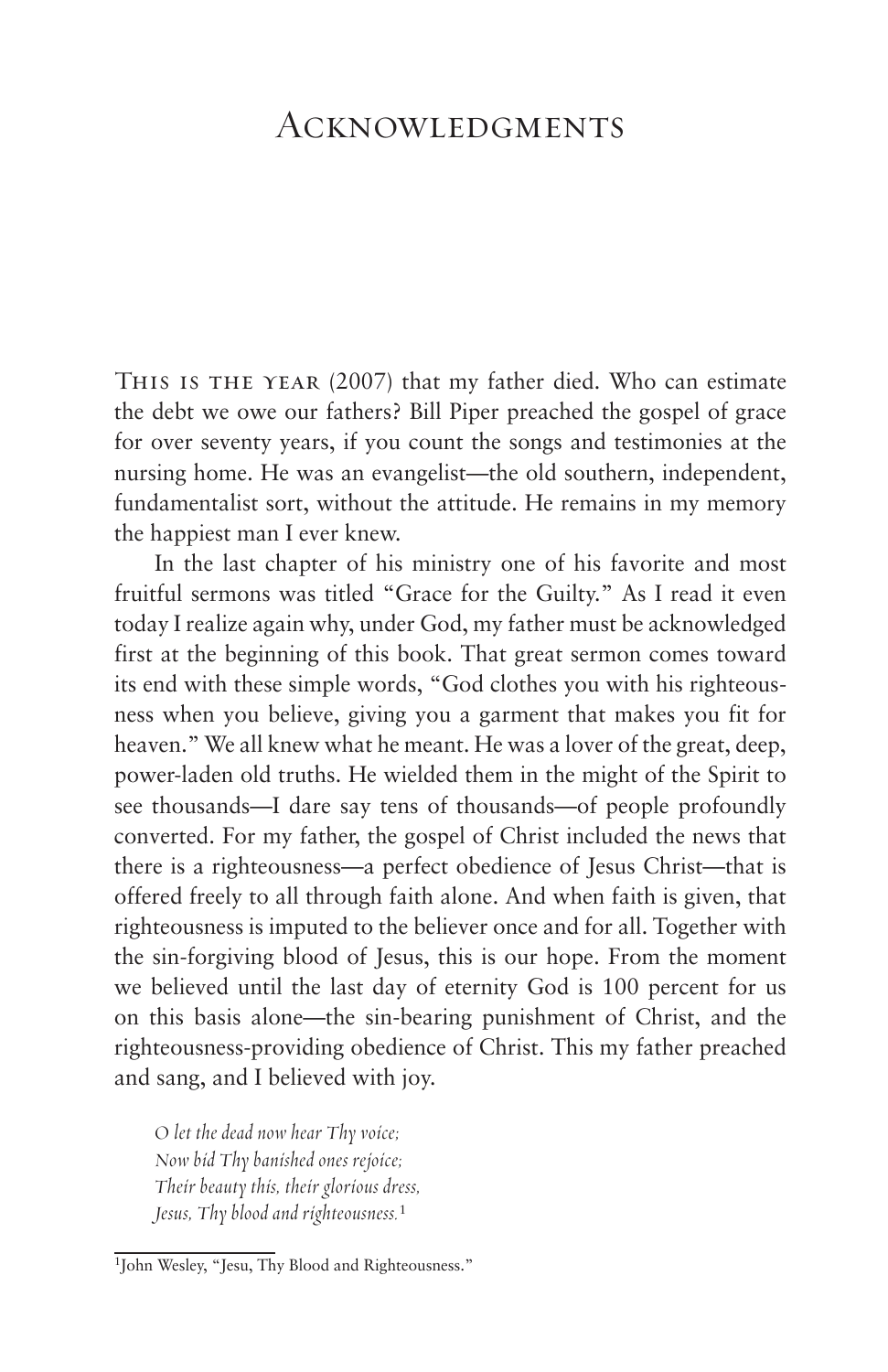This book took its origin from the countless conversations and e-mails with those who are losing their grip on this great gospel. This has proved to be a tremendous burden for my soul over the past ten years. But I thank God for it. And I acknowledge him for any clarity and faith and worship and obedience that might flow from this effort.

The book began to take shape while I was on sabbatical in the spring and summer of 2006 at Tyndale House in Cambridge, England. This is a very fruitful place to study, write, and interact with thoughtful scholars. The book was put in its final form during a month-long writing leave in May, 2007. Without the support of the Council of Elders of Bethlehem Baptist Church I could not have done this work. I am writing these acknowledgments on the first day of my twenty-eighth year as pastor of Bethlehem, and my heart is full of thanks for a people that love the great truths of the gospel and commission me to study and write and preach these truths.

Also indispensable were my assistants David Mathis and Nathan Miller. Reading the manuscript repeatedly, and making suggestions, and finding resources, and tracking down citations, and certifying references, and lifting dozens of practical burdens from my shoulders, they made this work possible.

More than any other book that I have written, this one was critiqued in the process by very serious scholars. I received detailed critical feedback to the first draft from Michael Bird, Ardel Caneday, Andrew Cowan, James Hamilton, Burk Parsons, Matt Perman, Joseph Rigney, Thomas Schreiner, Justin Taylor, Brian Vickers, and Doug Wilson. Most significant of all was the feedback I received from N. T. Wright. He wrote an 11,000-word response to my first draft that was very helpful in clarifying issues and (I hope) preventing distortions. The book is twice the size it was before all of that criticism arrived. If it is not a better book now, it is my fault, not theirs.

Thanks again to Carol Steinbach and her team for providing the indexes. The only other person who has touched more of my books more closely than Carol is my wife, Noël. Nothing of this nature would happen without her support.

As usual it has been a deeply satisfying partnership to work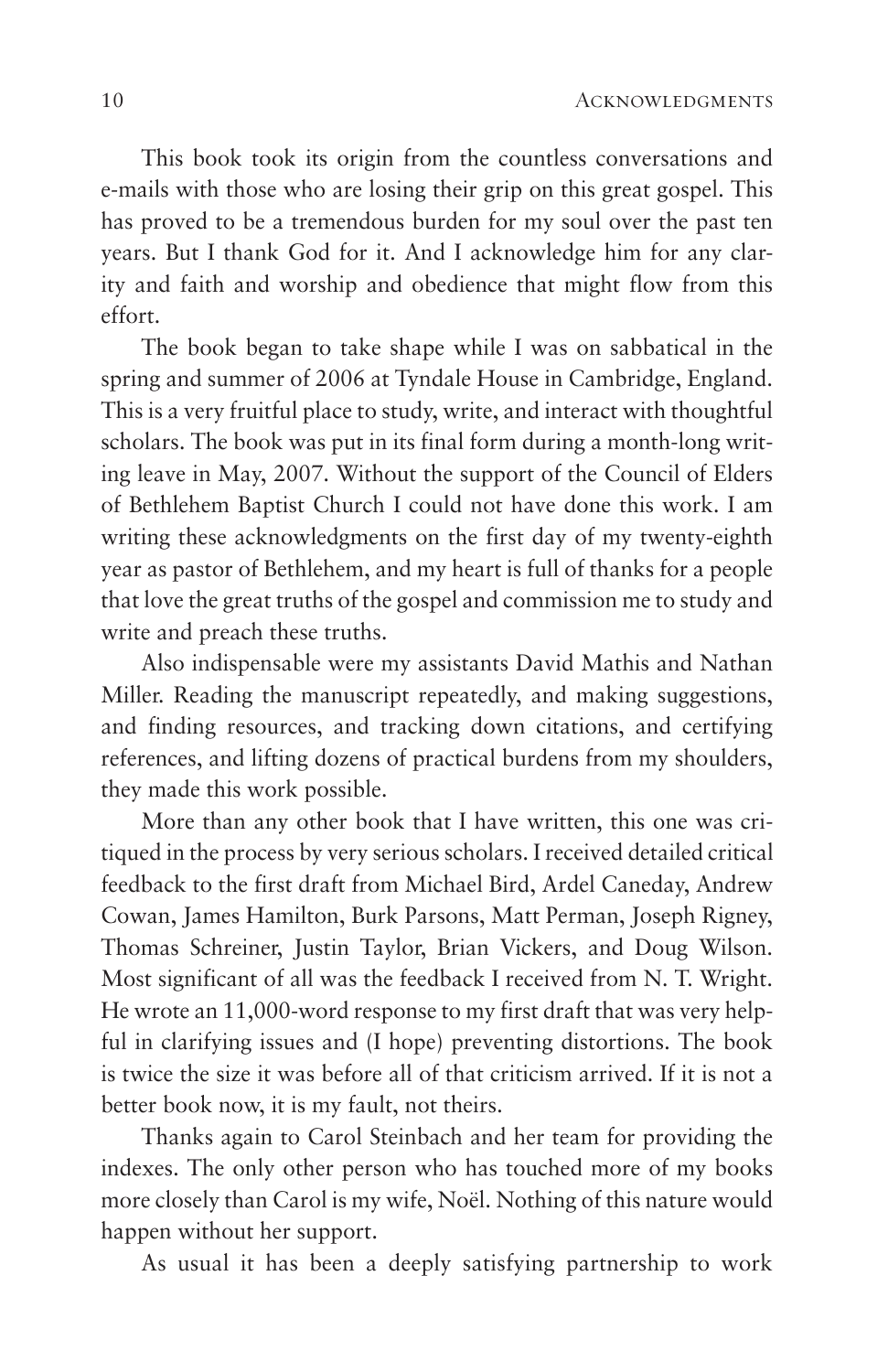with Justin Taylor, Ted Griffin, Lane Dennis, and the entire team at Crossway Books.

It should not go unmentioned that besides my father there are other "fathers" who have shaped my understanding of the doctrine of justification. Martin Luther, John Calvin, John Owen, Jonathan Edwards, Daniel Fuller, George Ladd, John Murray, Leon Morris—not that I have agreed with them all on every point, but I have learned so much from them. I would be happy if it was said of this book what John Erskine said in 1792 of Solomon Stoddard's book, *The Safety of Appearing at the Day of Judgment, in the Righteousness of Christ*: "The general tendency of this book is to show that our claim to the pardon of sin and acceptance with God is not founded on any thing wrought in us, or acted by us, but only on the righteousness of Christ."<sup>2</sup>

<sup>2</sup>Solomon Stoddard, *The Safety of Appearing at the Day of Judgment, in the Righteousness of Christ* (Morgan, PA: Soli Deo Gloria Publications, 1995, orig. 1687), vii.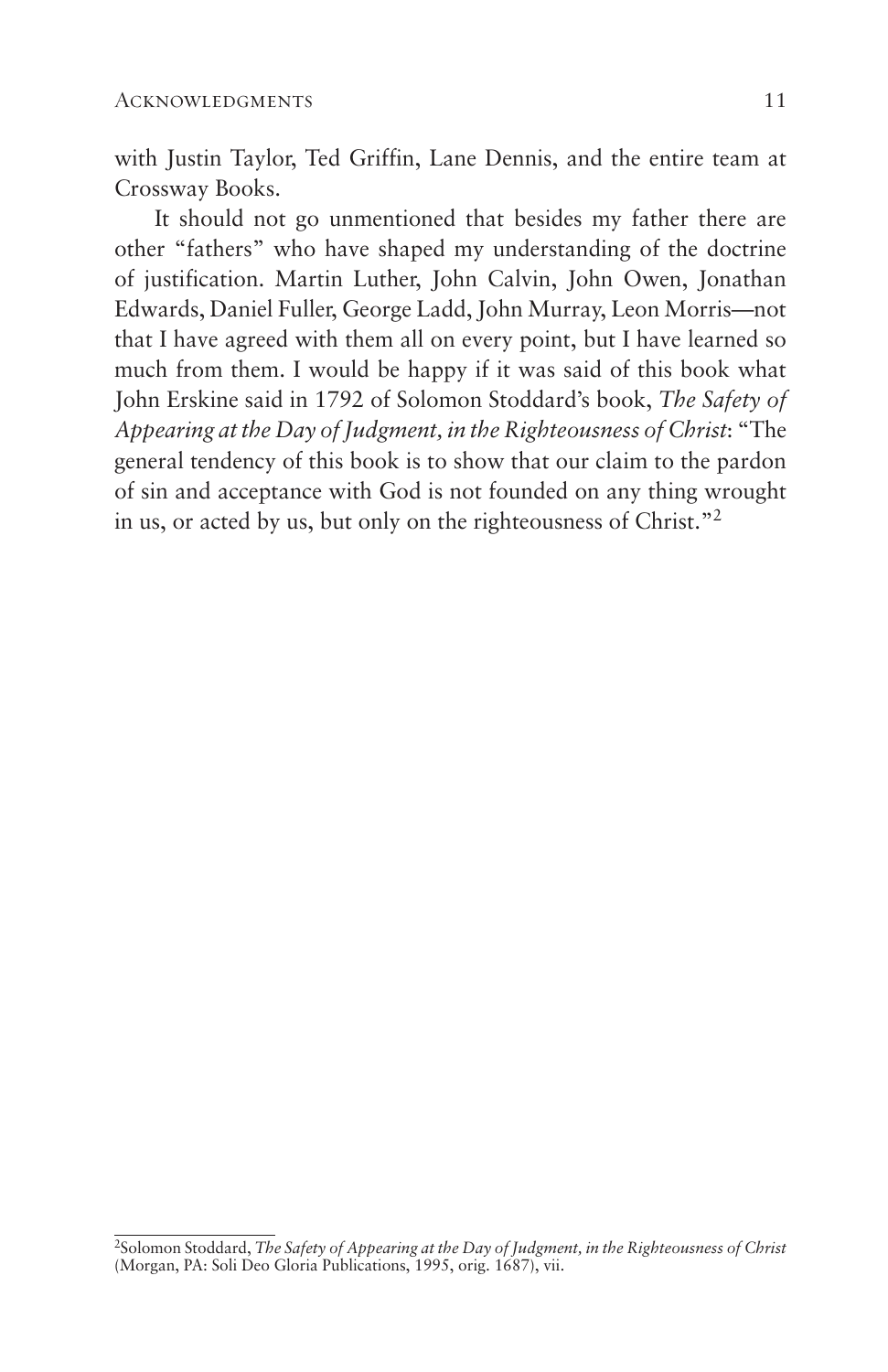# INTRODUCTION

THE FINAL JUDGMENT feels too close for me to care much about scoring points in debate. Into my seventh decade, the clouds of time are clearing, and the prospect of wasting my remaining life on gamesmanship or one-upmanship is increasingly unthinkable. The ego-need to be right has lost its dominion, and the quiet desire to be a faithful steward of the grace of truth increases. N. T. Wright is about three years younger than I am, and I assume he feels the same.

The risen Lord Jesus sees through all our clever turns of phrase—I am preaching to myself. He knows perfectly when we have chosen words to win, but not to clarify. He has planted a banner on the pulpit of every preacher and on the desk of every scholar: "No man can give the impression that he himself is clever and that Christ is mighty to save."<sup>1</sup> We will give an account to the all-knowing, all-ruling Lord of the universe in a very few years—or days. And when we do, what will matter is that we have not peddled God's word but "as men of sincerity, as commissioned by God, in the sight of God we speak in Christ" (2 Cor. 2:17).

# THE FRAGRANCE FROM DEATH TO DEATH AND FROM LIFE TO LIFE

Those of us who are ordained by the church to the Christian ministry have a special responsibility to feed the sheep (John 21:17). We have been made "overseers, to shepherd the church of God which He purchased with His own blood" (Acts 20:28, NASB). We bear the burden of being not only teachers, who "will be judged with greater strictness" (James 3:1), but also examples in the way we live, so that our people may "consider the outcome of [our] way of life, and imitate [our] faith" (Heb. 13:7). The apostle Paul charges us: "Keep a close watch on your-

<sup>1</sup>These are the words of James Denney, quoted in John Stott, *Between Two Worlds: The Art of Preaching in the Twentieth Century* (Grand Rapids, MI: Eerdmans, 1982), 325.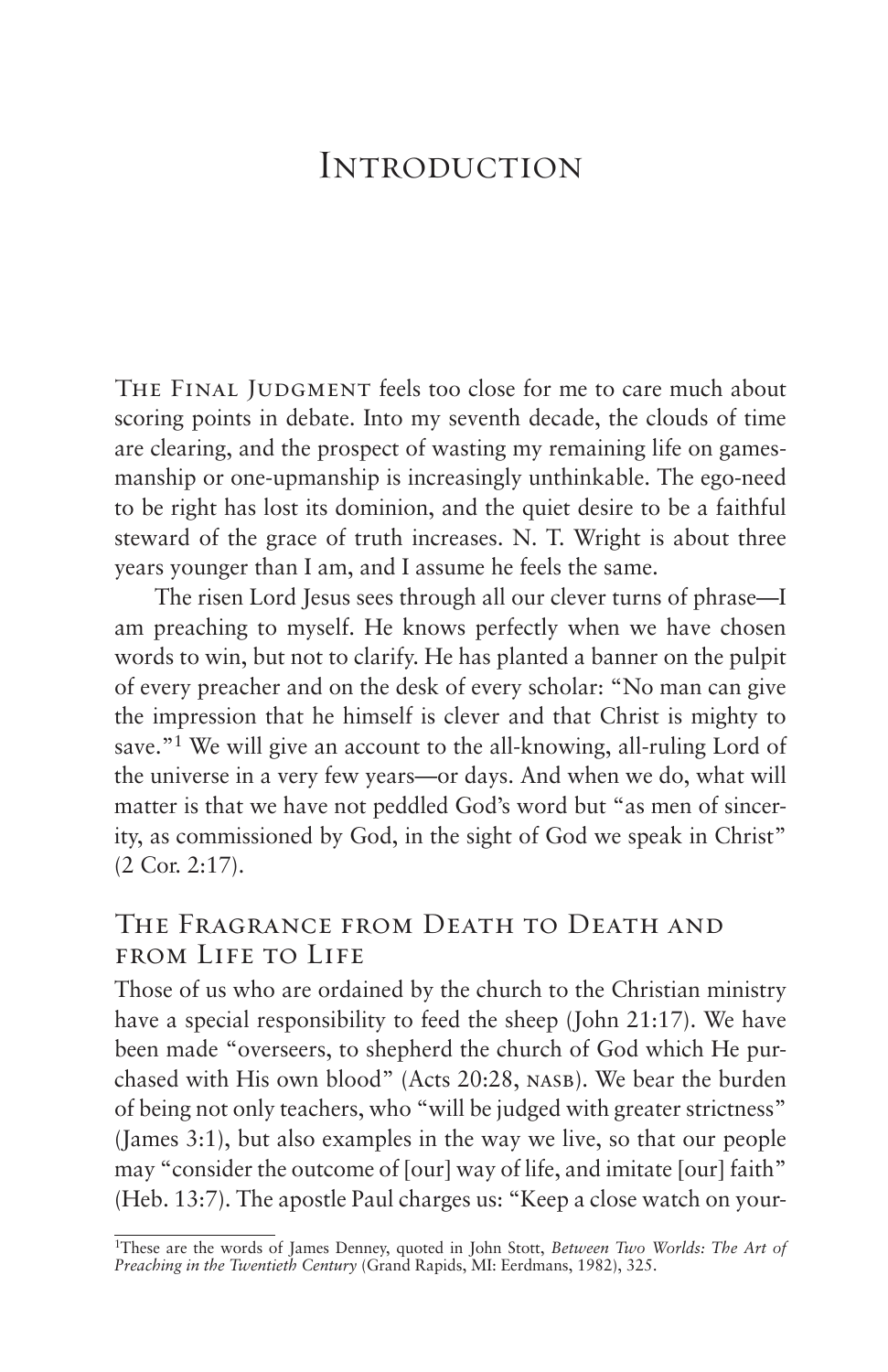self and on the teaching" (1 Tim. 4:16). We are "servants of Christ and stewards of the mysteries of God. Moreover, it is required of stewards that they be found trustworthy" (1 Cor. 4:1–2)—trustworthy in *life*, "in step with the truth of the gospel" (Gal. 2:14), and trustworthy in *teaching*, "rightly handling the word of truth" (2 Tim. 2:15).

The seriousness of our calling comes from the magnitude of what is at stake. If we do not feed the sheep in our charge with "the whole counsel of God," their blood is on our hands. "I am innocent of the blood of all of you, for I did not shrink from declaring to you the whole counsel of God" (Acts 20:26–27). If we do not equip the saints by living in a way that exalts Christ, and by teaching what accords with the gospel, it will be laid to our account if our people are like "children, tossed to and fro by the waves and carried about by every wind of doctrine" (Eph. 4:12, 14).

More importantly, eternal life hangs in the balance: "We are the aroma of Christ to God among those who are being saved and among those who are perishing, to one a fragrance from death to death, to the other a fragrance from life to life. Who is sufficient for these things?" (2 Cor. 2:15–16). How we live and what we teach will make a difference in whether people obey the gospel or meet Jesus in the fire of judgment, "when the Lord Jesus is revealed from heaven with his mighty angels in flaming fire, inflicting vengeance on those who do not know God and on those who do not obey the gospel of our Lord Jesus" (2 Thess. 1:7–8).

This is why Paul was so provoked at the false teaching in Galatia. It was another gospel and would bring eternal ruin to those who embraced it. This accounts for his unparalleled words: "Even if we or an angel from heaven should preach to you a gospel contrary to the one we preached to you, let him be accursed" (Gal. 1:8). Getting the good news about Jesus right is a matter of life and death. It is the message "by which you are being saved" (1 Cor. 15:2).

# IF RIGHTEOUSNESS WERE THROUGH THE LAW, THEN CHRIST DIED FOR NO PURPOSE

Therefore, the subject matter of this book—justification by faith apart from works of the law—is serious. There is as much riding on this truth as could ride on any truth in the Bible. "If righteousness were through the law, then Christ died for no purpose" (Gal. 2:21). And if Christ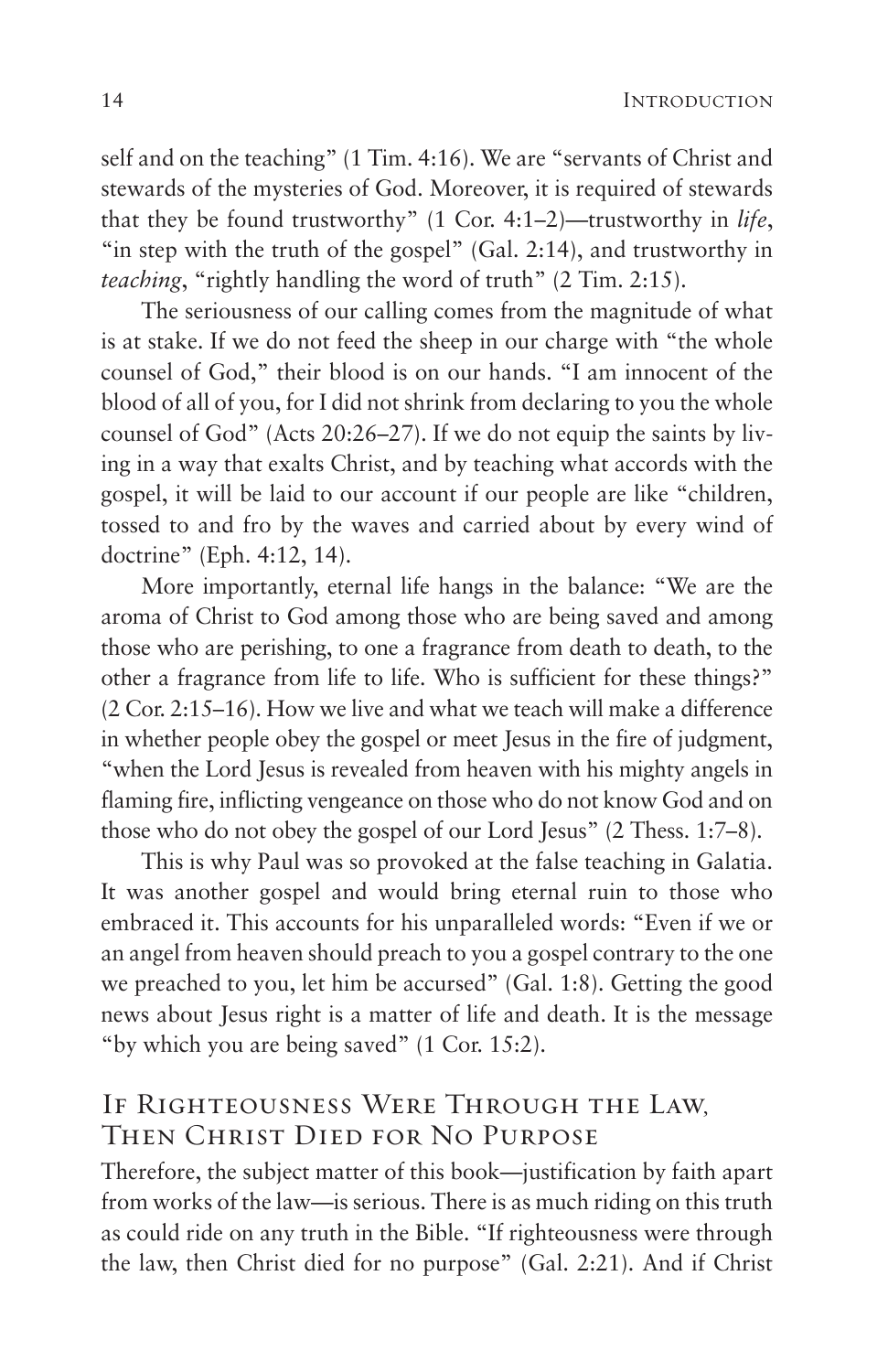died for no purpose, we are still in our sins, and those who have died in Christ have perished. Paul called down a curse on those who bring a different gospel because "all who rely on works of the law are under a curse" (Gal. 3:10), and he would spare us this curse. "You are severed from Christ, you who would be justified by the law" (Gal. 5:4). And if we are severed from Christ, there is no one to bear our curse, because "Christ redeemed us from the curse of the law by becoming a curse for us" (Gal. 3:13). I hope that the mere existence of this book will raise the stakes in the minds of many and promote serious study and faithful preaching of the gospel, which includes the good news of justification by faith apart from works of the law (Rom. 3:28; Gal. 2:16).

### N. T. WRIGHT

My conviction concerning N. T. Wright is not that he is under the curse of Galatians 1:8–9, but that his portrayal of the gospel—and of the doctrine of justification in particular—is so disfigured that it becomes difficult to recognize as biblically faithful. It may be that in his own mind and heart Wright has a clear and firm grasp on the gospel of Christ and the biblical meaning of justification. But in my judgment, what he has written will lead to a kind of preaching that will not announce clearly what makes the lordship of Christ good news for guilty sinners or show those who are overwhelmed with sin how they may stand righteous in the presence of God.

Nicholas Thomas Wright is a British New Testament scholar and the Anglican Bishop of Durham, England. He is a remarkable blend of weighty academic scholarship, ecclesiastical leadership, ecumenical involvement, prophetic social engagement, popular Christian advocacy, musical talent, and family commitment.2 As critical as this book is of Wright's understanding of the gospel and justification, the seriousness and scope of the book is a testimony to the stature of his scholarship and the extent of his influence. I am thankful for his strong commitment to Scripture as his final authority, his defense and celebration of the resurrection of the Son of God, his vindication of the deity of Christ, his belief in the virgin birth of Jesus, his biblical disapproval of homosexual conduct, and the consistent way he presses us to see the big picture of God's

<sup>2</sup>An abundance of information about Dr. Wright—as well as written, audio, and video materials by him—are available at http://www.ntwrightpage.com.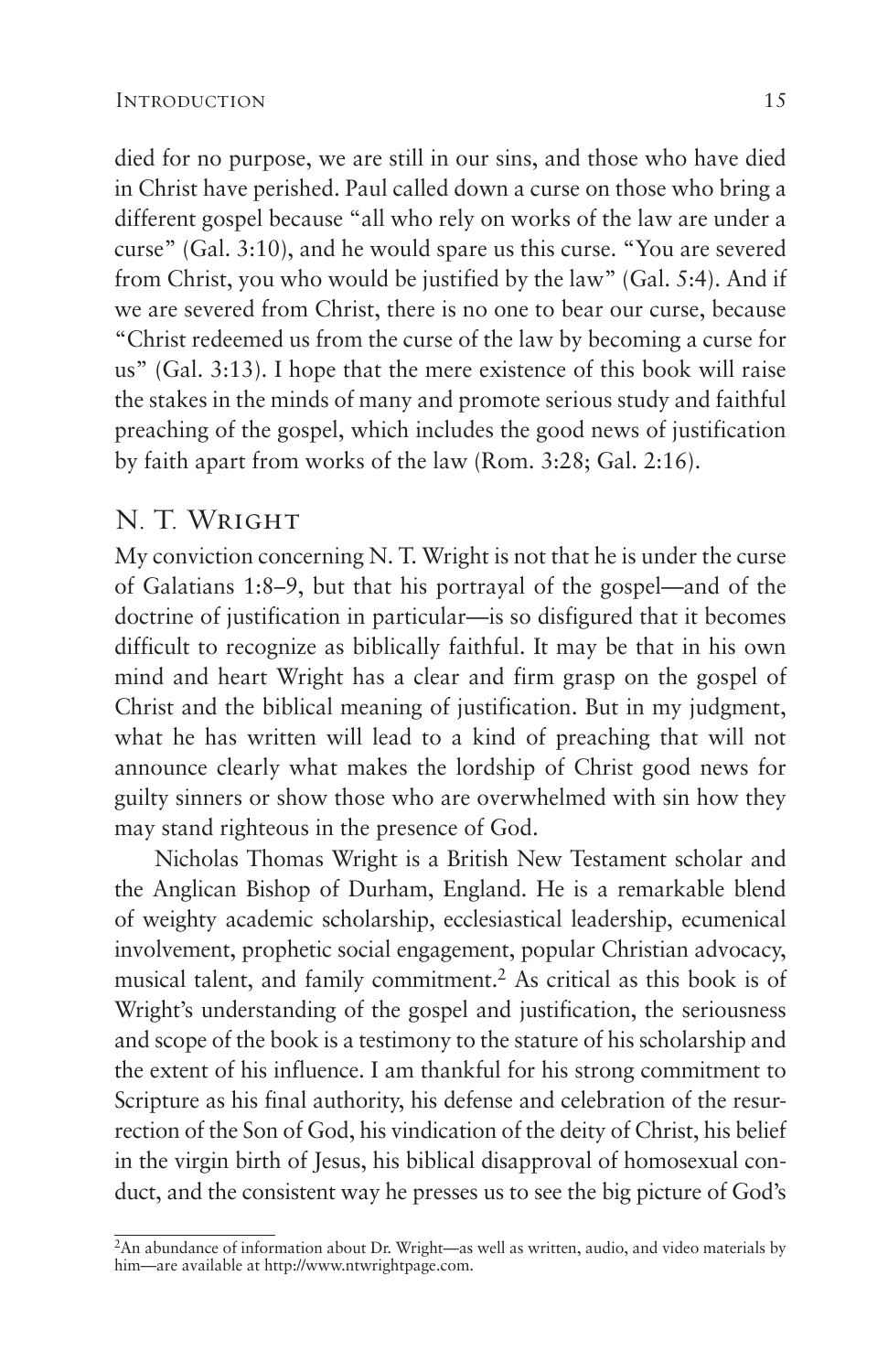universal purpose for all peoples through the covenant with Abraham and more. In this book, my hope, most remotely, is that Wright might be influenced to change some of what he thinks concerning justification and the gospel. Less remotely, I hope that he might clarify, in future writings, some things that I have stumbled over. But most optimistically, I hope that those who consider this book and read N. T. Wright will read him with greater care, deeper understanding, and less inclination to find Wright's retelling of the story of justification compelling.

# "This Whole Thing Is Going to Fly"

For the last thirty years, Wright has been rethinking and retelling the theology of the New Testament. He recalls an experience in the midseventies when Romans 10:33 became the fulcrum of a profoundly new way of looking at Paul's theology. He was trying to make sense of Paul on the basis of the inherited views of the Reformation but could not.

I was reading C.E.B. Cranfield on Romans and trying to see how it would work with Galatians, and it simply doesn't work. Interestingly, Cranfield hasn't done a commentary on Galatians. It's very difficult. But I found then, and this was the mid-seventies before E. P. Sanders was published, before there was such a thing as a "new perspective," that I came out with this reading of Romans 10:3 which is really the fulcrum for me around which everything else moved: "Being ignorant of the righteousness of God and seeking to establish their own."

In other words, what we have here is a covenant status which is for Jews and Jews only. I have a vivid memory of going home that night, sitting up in bed, reading Galatians through in Greek and thinking, "It works. It really works. This whole thing is going to fly." And then all sorts of things just followed on from that.<sup>4</sup>

What he means by "this whole thing" is a top-to-bottom rethinking of Paul's theology in categories largely different from the way most people have read their New Testament in the last fifteen hundred years (see chapter 1, note 6). When someone engages in such a thorough reconstruction of New Testament theology, critics must be extremely

<sup>&</sup>lt;sup>3"</sup>For, being ignorant of the righteousness of God, and seeking to establish their own, they did not submit to God's righteousness."

<sup>4</sup>Travis Tamerius, "An Interview with N. T. Wright," *Reformation & Revival Journal* 11, Nos. 1 and 2 (Winter and Spring 2003). Available online at http://www.hornes.org/theologia/content/ travis\_tamerius/interview\_with\_n\_t\_wright.htm.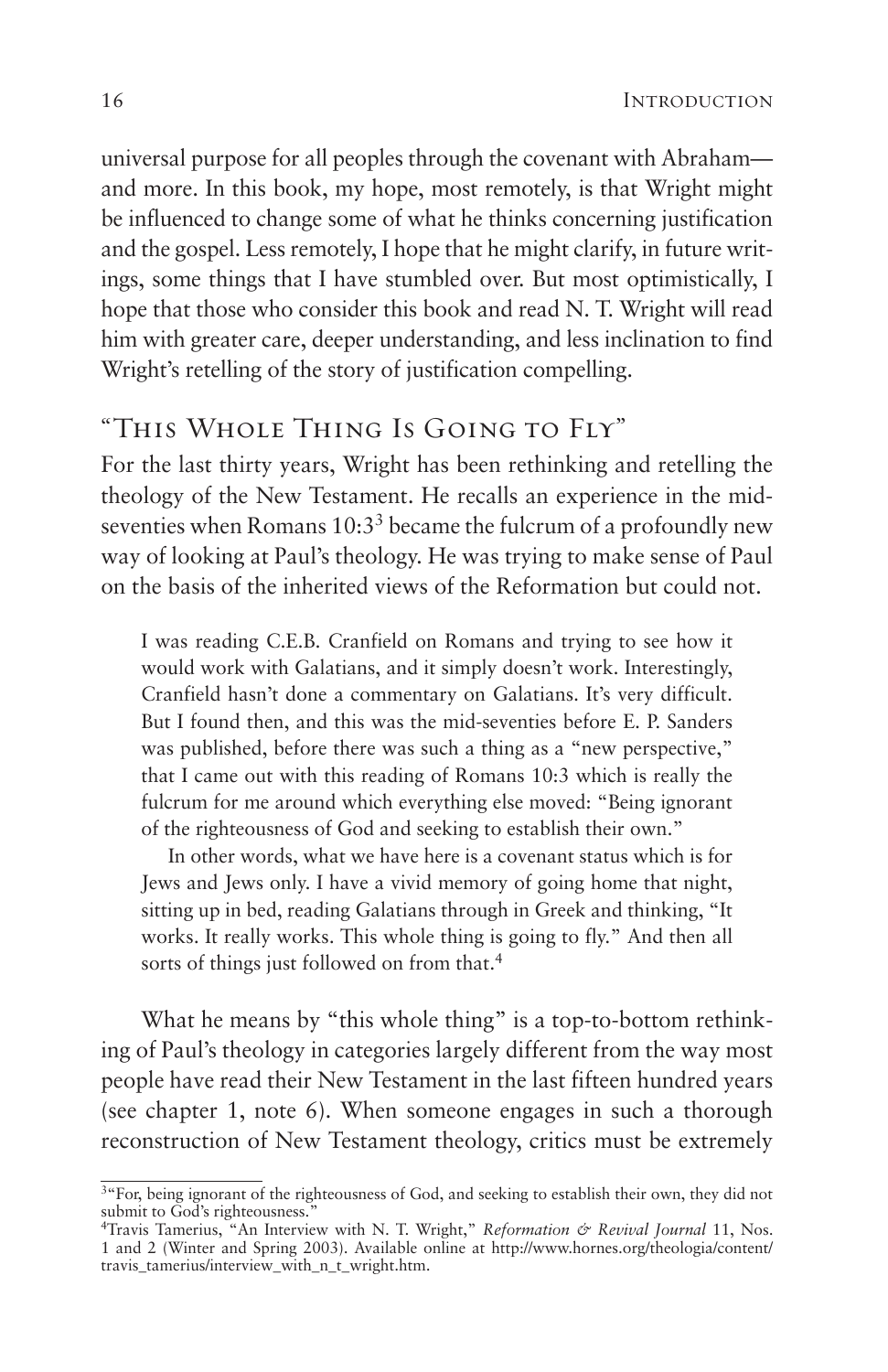careful. Their job is almost impossible. The temptation is to hear a claim about justification or about the gospel that sounds so wrongheaded that a quick critical essay contrasting the "wrongheaded" claim with the traditional view seems like a sufficient response. Wright is understandably wearied with such rejoinders.

### WHEN GLOBAL PARADIGMS COLLIDE

However, in Wright's reconstruction, he has recast the old definitions and the old connections. This may or may not mean that the old reality is lost. It may or may not mean that the new way of saying things is more faithful to the apostles' intentions. It may or may not mean that the church will be helped by this new construction. But what is clear is that criticism of such global reconstructions requires a great deal of effort to get inside the globe and see things from there. Whether I have succeeded at this or not, I have tried.

We all wear colored glasses—most wear glasses colored by tradition; some wear glasses colored by anti-tradition; and some wear glasses colored by our emerging, new reconstruction of reality. Which of these ways of seeing the world is more seductive, I don't know. Since they exist in differing degrees, from one time to the next, probably any of them can be overpowering at a given moment. I love the gospel and justification that I have seen in my study and preaching over the last forty years. N. T. Wright loves the gospel and justification he has seen in that same time. My temptation is to defend a view because it has been believed for centuries. His temptation is to defend a view because it fits so well into his new way of seeing the world. Public traditions and private systems are both very powerful. We are agreed, however, that neither conformity to an old tradition nor conformity to a new system is the final arbiter of truth. Scripture is. And we both take courage from the fact that Scripture has the power to force its own color through any human lens.

### WHAT IS BEHIND THIS BOOK?

For those who wonder what Wright has written that causes a response as long and as serious as this book, it may be helpful to mention a few of the issues that I will try to deal with in the book. These are some of those head-turners that tempt the critic to say, "He can't be serious."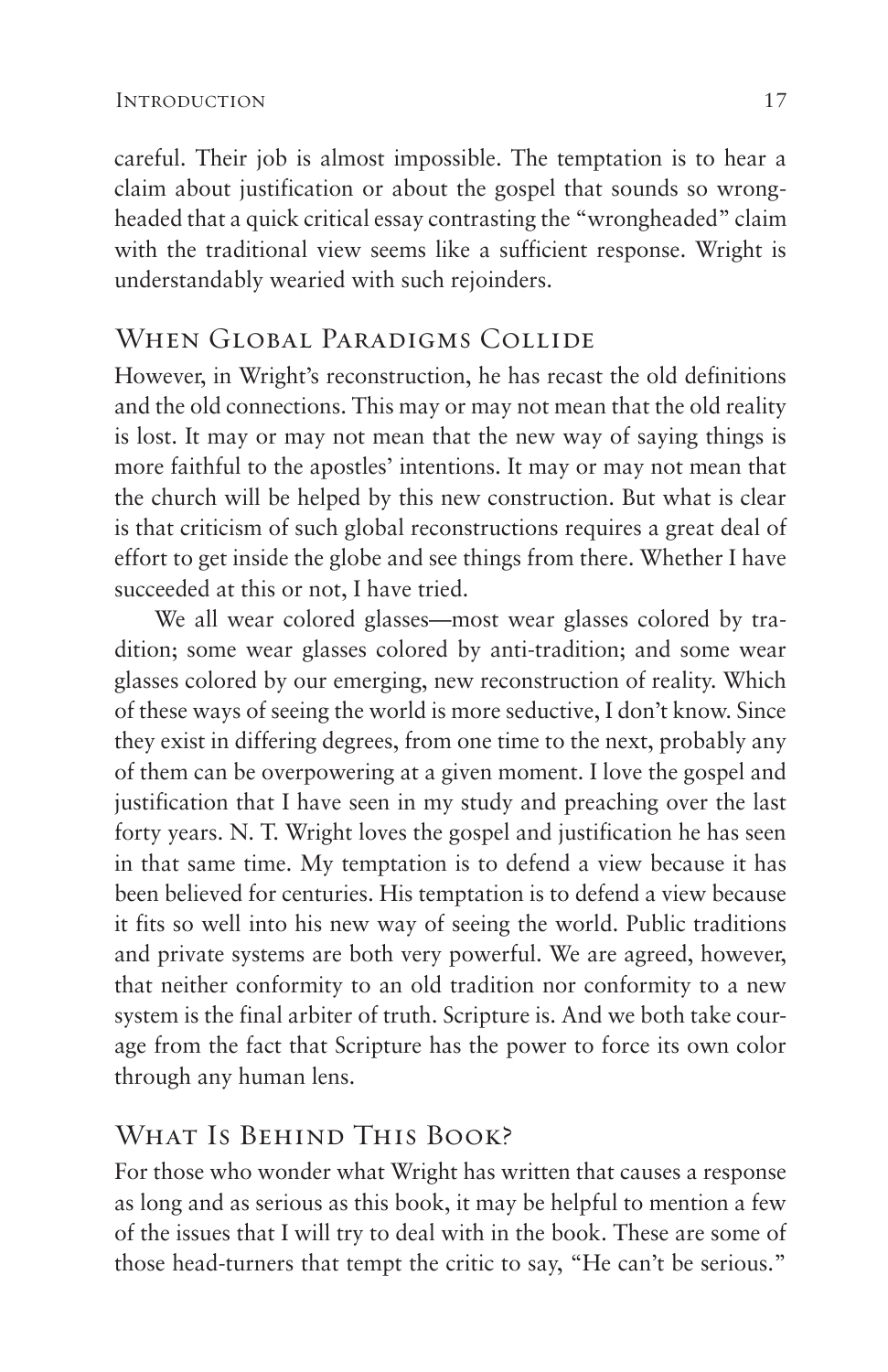But remember, the shock may only be because we are, as he would say, looking at things in the old way and not in the way he has redefined them. On the other hand, there may be real problems.

#### The Gospel Is Not about How to Get Saved?

First, it is striking to read not just what Wright says the gospel *is*, but what he says it *isn't*. He writes, "'The gospel' itself refers to the proclamation that Jesus, the crucified and risen Messiah, is the one, true and only Lord of the world."5 For Paul, this imperial announcement was "that the crucified Jesus of Nazareth had been raised from the dead; that he was thereby proved to be Israel's Messiah; that he was thereby installed as Lord of the world."6 Yes. That is an essential announcement of the gospel. But Wright also says, "'The gospel' is not an account of how people get saved."7 "Paul's gospel to the pagans was not a philosophy of life. Nor was it, even, a doctrine about how to get saved."8 "My proposal has been that 'the gospel' is not, for Paul, a message about 'how one gets saved.'"9 "The gospel is not . . . a set of techniques for making people Christians."10 "'The gospel' is not an account of how people get saved. It is . . . the proclamation of the lordship of Jesus Christ."<sup>11</sup>

These are striking denials in view of 1 Corinthians 15:1–2, "Now I would remind you, brothers, of *the gospel* I preached to you . . . by which you are being *saved*." But be careful. Perhaps this only means that salvation *results* from believing the gospel, not that the gospel message tells how to be saved. Perhaps. But one wonders how the death and resurrection of Jesus could be heard as good news if one had spent his life committing treason against the risen King. It seems as though one would have to be told how the death and resurrection of Christ actually saves sinners, if sinners are to hear them as good news and not as a death sentence. There is so much more to say (see especially chapter 5). I am only illustrating the flash points.

 <sup>5</sup>N. T. Wright, "Paul in Different Perspectives: Lecture 1: Starting Points and Opening Reflections," at the Pastors Conference of Auburn Avenue Presbyterian Church, Monroe, Louisiana (January 3, 2005). Accessed 5-11-07 at http://www.ntwrightpage.com/Wright\_Auburn\_Paul.htm.

<sup>&</sup>lt;sup>6</sup>N. T. Wright, *What Saint Paul Really Said (Gr*and Rapids, MI: Eerdmans, 1997), 46.<br><sup>7</sup>Ibid., 133.<br><sup>8</sup>Ibid., 90. 9Ibid., 60.

<sup>10</sup>Ibid., 153.

<sup>11</sup>Ibid., 133.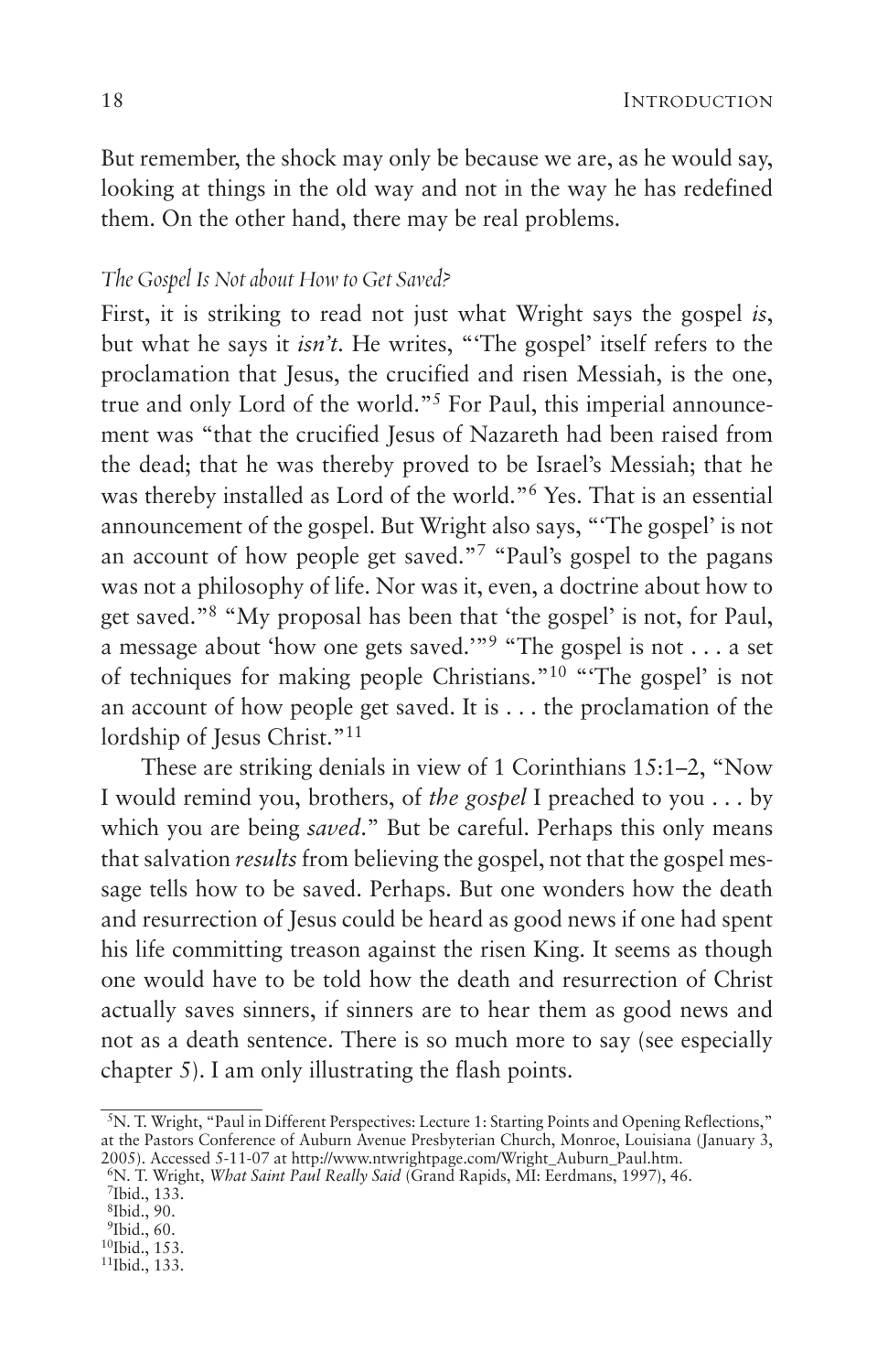#### *Justification Is Not How You Become a Christian?*

Second, Wright says, "Justification is not how someone becomes a Christian. It is the declaration that they have become a Christian."<sup>12</sup> Or again, "'Justification' in the first century was not about how someone might establish a relationship with God. It was about God's eschatological definition, both future and present, of who was, in fact, a member of his people."13 "[Justification] was not so much about 'getting in', or indeed about 'staying in', as about 'how you could tell who was in'. In standard Christian theological language, it wasn't so much about soteriology as about ecclesiology; not so much about salvation as about the church."14 So the divine act of justification does not constitute us as Christians or establish our relationship with God. It informs or announces. "The word *dikaio*ø [justify] is, after all, a declarative word, declaring that something is the case, rather than a word for making something happen or changing the way something is."<sup>15</sup>

This is startling because we are used to reading Romans 5:1 as if justification had in fact altered our relationship with God. "Therefore, since we have been justified by faith, we have peace with God through our Lord Jesus Christ." We thought that justification had brought about this fundamentally new and reconciled relationship with God. (For further discussion, see especially chapter 6.)

#### *Justification Is Not the Gospel?*

Third, it follows then that Wright would say that the message of justification is not the gospel. "I must stress again that the doctrine of justification by faith is not what Paul means by 'the gospel.'"16 "If we come to Paul with these questions in mind—the questions about how human beings come into a living and saving relationship with the living and saving God—it is not justification that springs to his lips or pen. The message about Jesus and his cross and resurrection—'the gospel' . . . is announced to them; through this means, God works by his Spirit upon their hearts."<sup>17</sup>

<sup>12</sup>N. T. Wright, *What Saint Paul Really Said* (Minneapolis: Fortress, 2005), 125.

<sup>13</sup>Ibid., 119.

<sup>14</sup>Ibid.

<sup>15</sup>N. T. Wright, "New Perspectives on Paul," in *Justification in Perspective: Historical Developments and Contemporary Challenges*, ed. Bruce L. McCormack (Grand Rapids, MI: Baker Academic, 2006), 258.

<sup>16</sup>Wright, *What Saint Paul Really Said*, 132.

<sup>17</sup>Ibid., 116.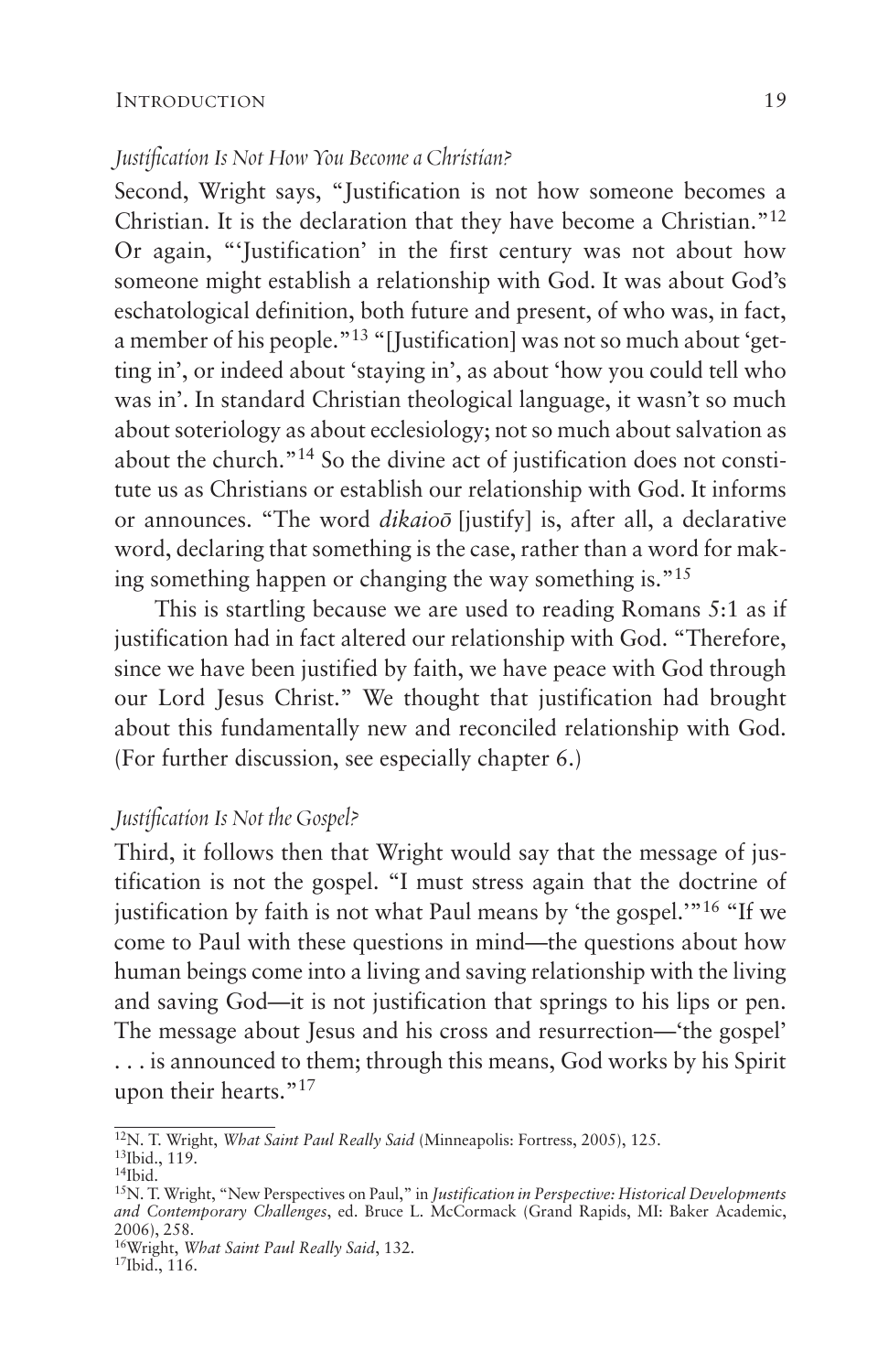This is astonishing in view of the fact that Paul brought his sermon in Pisidian Antioch to a gospel climax by saying, "Let it be known to you therefore, brothers, that through this man forgiveness of sins is proclaimed to you, and by him everyone who believes is *justified* [δικαιοῦται] from everything from which you could not be *justified* [δικαιωθῆναι] by the law of Moses" (Acts 13:38–39, my translation). And again it is difficult to know how a sinner could hear the announcement of the cross and resurrection as good news without some explanation that by faith it makes a person forgiven and righteous before God. (See more on this in chapter 6.)

#### We Are Not Justified by Believing in Justification?

Fourth, part of the implication of what Wright has said so far is that we are not justified by believing in justification by faith but by believing in Jesus: "We are not justified by faith by believing in justification by faith. We are justified by faith by believing in the gospel itself—in other words, that Jesus is Lord and that God raised him from the dead."<sup>18</sup> This sounds right. Of course, we are not saved by doctrine. We are saved by Christ. But it is misleading, because it leaves the meaning of "believing in the gospel" undefined. Believing in the gospel *for what*? Prosperity? Healing? A new job? If we are going to help people believe the gospel in a saving way (not the way the demons believe, and not the way Simon the magician believed, James 2:19; Acts 8:13, 21–23), we will have to announce the good news that Christ died *for them*; that is, we will have to announce why this death and resurrection are good news *for them.*

There is more than one way to say it. Many people have been saved without hearing the language of justification. The same is true with regard to the words and realities of "regeneration" and "propitiation" and "redemption" and "reconciliation" and "forgiveness." A baby believer does not have to understand all of the glorious things that have happened to him in order to be saved. But these things do all have to happen to him. And if he comes to the settled conviction, when he hears about them, that he will not trust Christ for any one of them, there is a serious question mark over his salvation. Therefore, it is misleading to say that we are not saved by believing in justification by faith. If we

<sup>&</sup>lt;sup>18</sup>Wright, "New Perspectives on Paul," 261.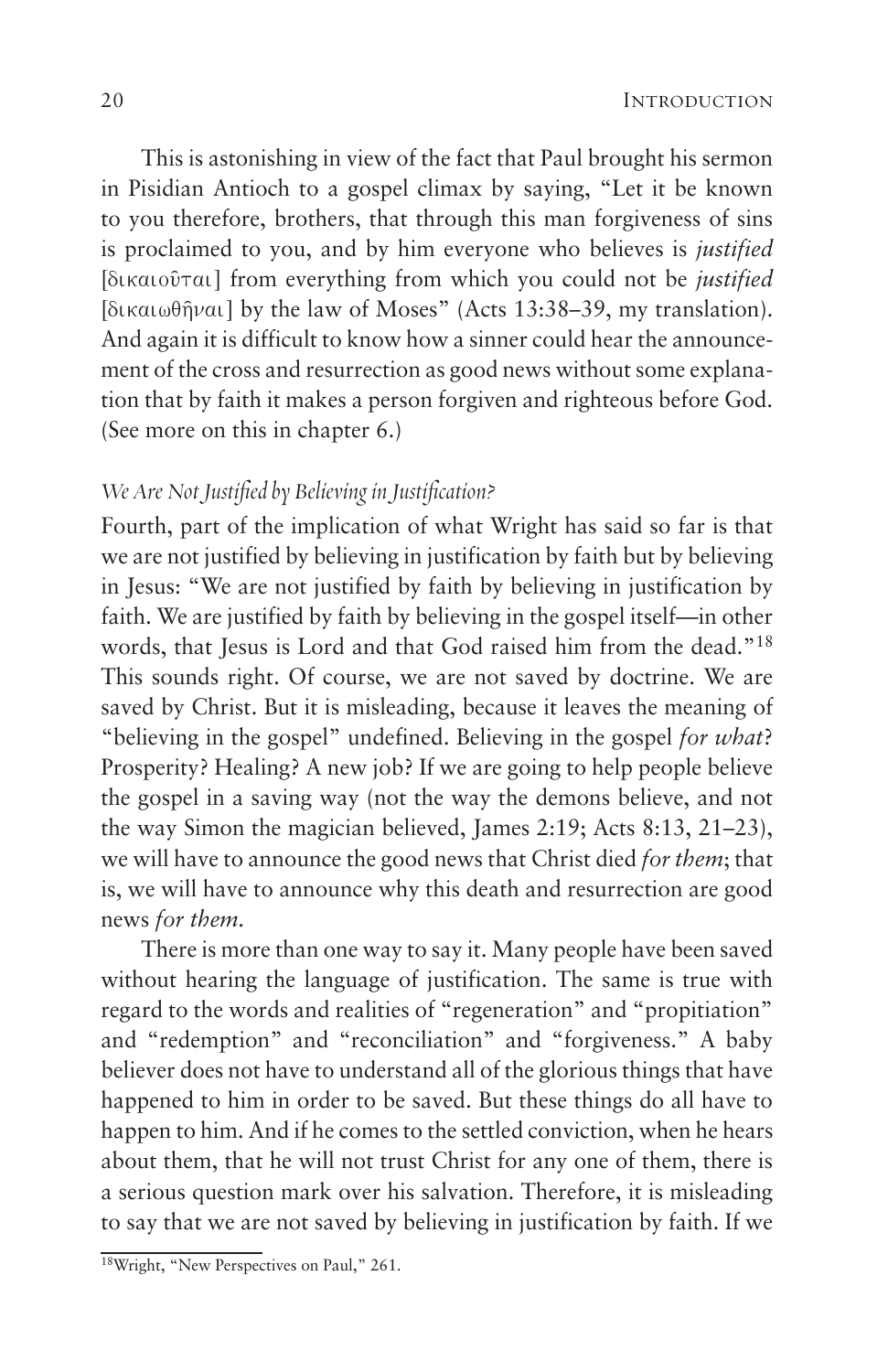#### $NTRODUCTION$  21

hear that part of the gospel and cast ourselves on God *for this divine gift*, we are saved. If we hear that part of the gospel and reject it, while trying to embrace Christ on other terms, we will not be saved. (There is more on this in chapter 5.)

The Imputation of God's Own Righteousness Makes No Sense At All? Fifth, Wright's construction of Paul's theology appears to have no place for the imputation of divine righteousness to sinners.

If we use the language of the law-court, it makes no sense whatever to say that the judge imputes, imparts, bequeaths, conveys or otherwise transfers his righteousness to either the plaintiff or the defendant. Righteousness is not an object, a substance or a gas which can be passed across the courtroom. . . . If and when God does act to vindicate his people, his people will then, metaphorically speaking, have the status of 'righteousness' . . . . But the righteousness they have will not be God's own righteousness. That makes no sense at all.<sup>19</sup>

But Wright would protest that if we leave it there, we quibble with words and miss the substance. With his new definitions and connections, he believes he has preserved the substance of what the Reformation theologians meant by imputation:

[Jesus'] role precisely *as* Messiah is not least to draw together the identity of the whole of God's people so that what is true of him is true of them and vice versa. Here we arrive at one of the great truths of the gospel, which is that the accomplishment of Jesus Christ is *reckoned* to all those who are "in him". This is the truth which has been expressed within the Reformed tradition in terms of "imputed righteousness", often stated in terms of Jesus Christ having fulfilled the moral law and thus having accumulated a "righteous" status which can be shared with all his people. As with some other theological problems, I regard this as saying a substantially right thing in a substantially wrong way, and the trouble when you do that is that things on both sides of the equation, and the passages which are invoked to support them, become distorted.20

I doubt that this is the case. But we will save the argument for chapter 8.

<sup>19</sup>Wright, *What Saint Paul Really Said*, 98–99.

<sup>20</sup>Wright, "Paul in Different Perspectives: Lecture 1." Emphasis in original.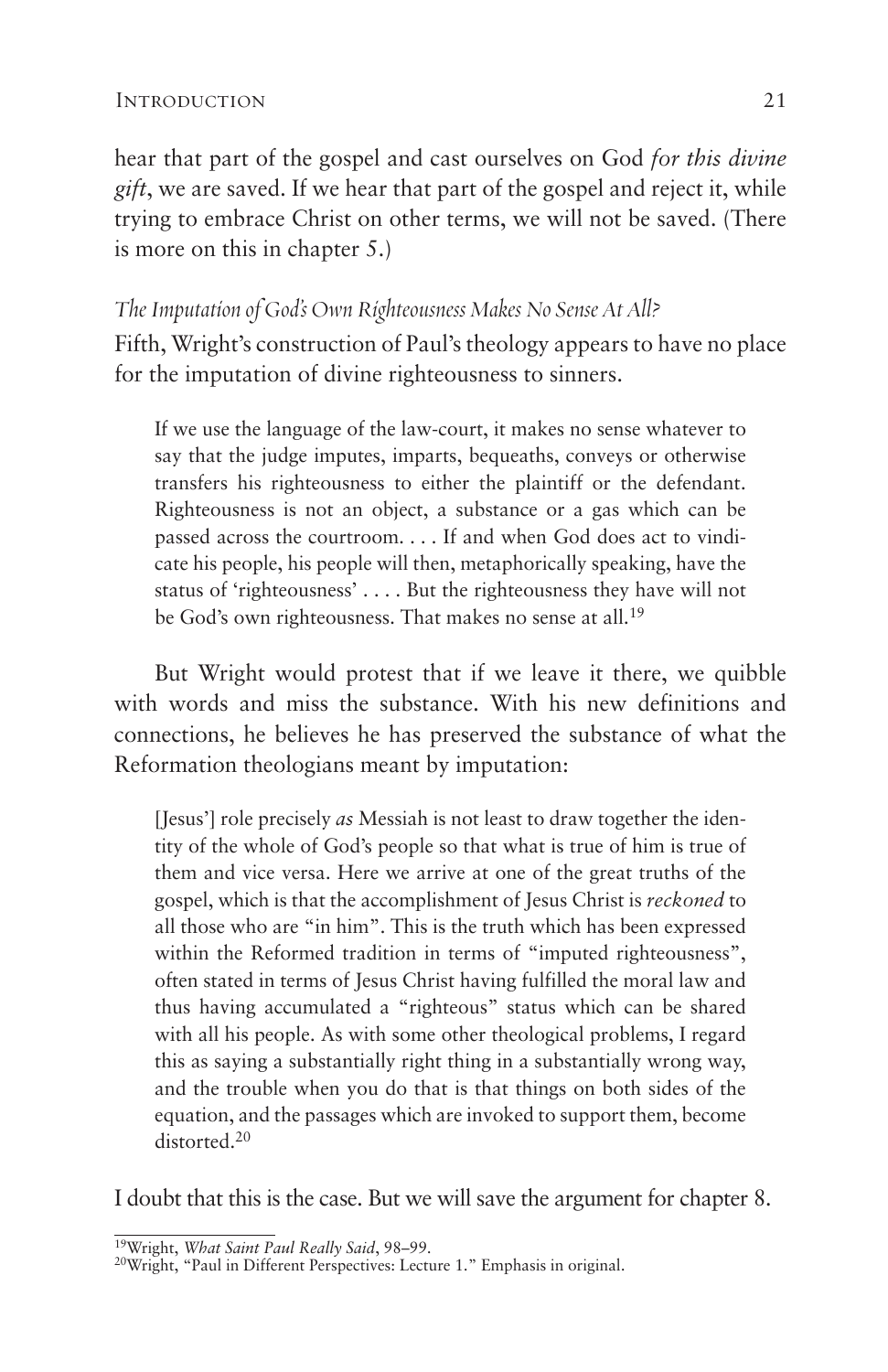$22$   $NTRODUCTION$ 

### Future Justification Is on the Basis of the Complete Life Lived?

Sixth, Wright makes startling statements to the effect that our future justification will be on the basis of works. "The Spirit is the path by which Paul traces the route from justification by faith in the present to justification, *by the complete life lived*, in the future."<sup>21</sup> "Paul has ... spoken in Romans 2 about the final justification of God's people *on the basis of their whole life*."22 "Present justification declares, on the basis of faith, what future justification will affirm publicly (according to [Rom.] 2:14–16 and 8:9–11) *on the basis of the entire life*."23 That he means future "justification by works" is seen in the following quote:

This declaration, this vindication, occurs twice. It occurs in the future, as we have seen, *on the basis of the entire life a person has led in the power of the Spirit*—that is, it occurs *on the basis of "works"* in Paul's redefined sense. And near the heart of Paul's theology, it occurs in the present as *an anticipation of that future verdict*, when someone, responding in believing obedience to the call of the gospel, believes that Jesus is Lord and that God raised him from the dead.<sup>24</sup>

Again, beware of thinking this means what you might think it means. Remember that Wright has redefined "justification." It is not what makes you a Christian or saves you. Therefore, it may be that Wright means nothing more here than what I might mean when I say that our good works are the necessary evidence of faith in Christ at the last day. Perhaps. But it is not so simple. (I return to this topic in chapter 7.)

## First-century Judaism Had Nothing of the Alleged Self-Righteous and Boastful Legalism?

Seventh, Wright follows the New Perspective watchword that Paul was not facing "legalistic works-righteousness" in his churches. The warnings against depending on the law are not against legalism but ethnocentrism. Wright is by no means a stereotypical New Perspective scholar and goes his own way on many fronts. But he does embrace the fundamental claim of the New Perspective on Paul as articulated by E. P. Sanders:

<sup>21</sup>Wright, *Paul in Fresh Perspective*, 148. Emphasis added.

<sup>22</sup>Ibid., 121. Emphasis added.

<sup>23</sup>Wright, *What Saint Paul Really Said*, 129. Emphasis added.

<sup>&</sup>lt;sup>24</sup>Wright, "New Perspectives on Paul," 260. First two emphases added.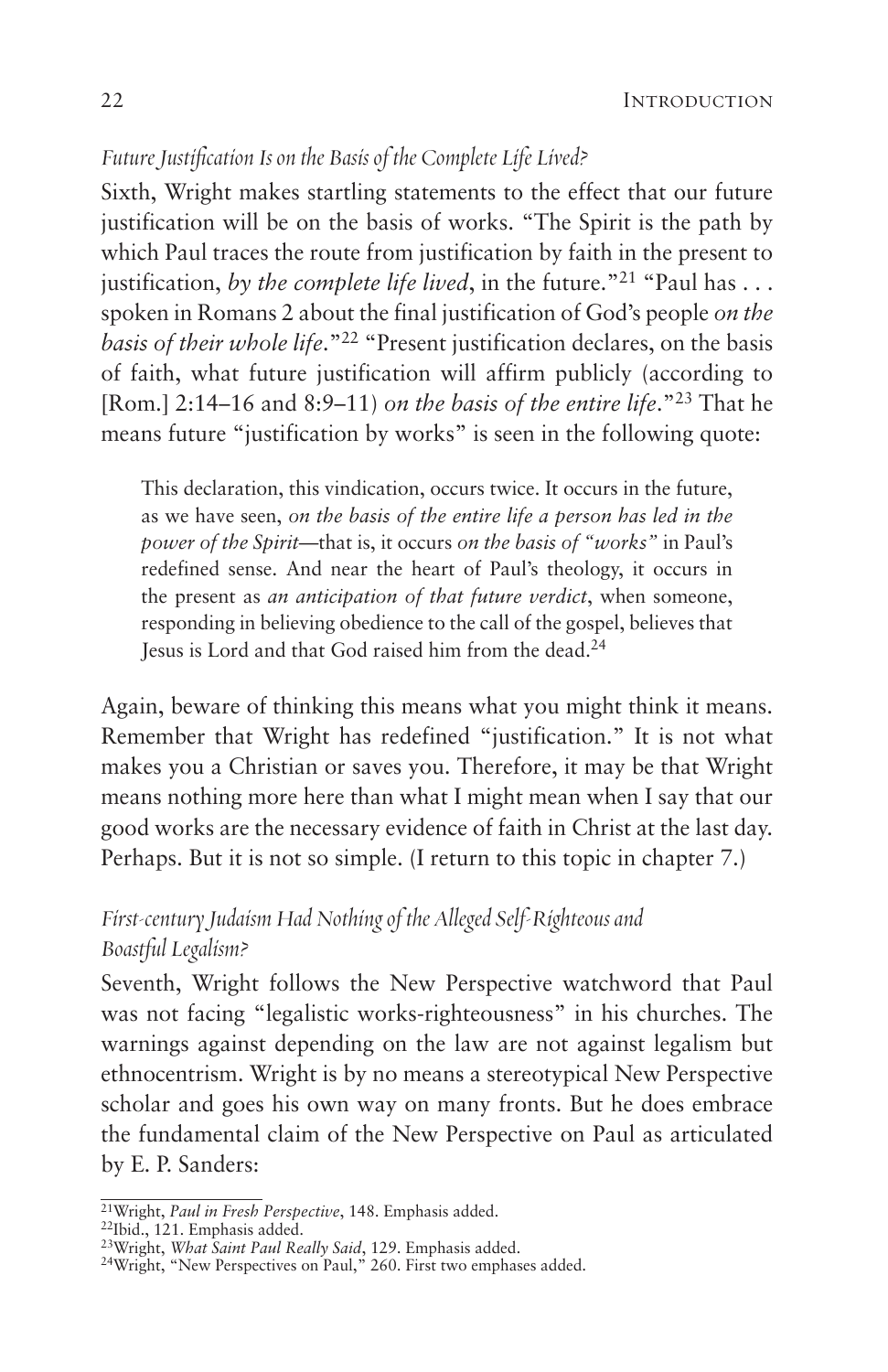[Sanders's] major point, to which all else is subservient, can be quite simply stated. Judaism in Paul's day was not, as has regularly been supposed, a religion of legalistic works-righteousness. If we imagine that it was, and that Paul was attacking it as if it was, we will do great violence to it and to him.  $\ldots$  The Jew keeps the law out of gratitude, as the proper response to grace—not, in other words, in order to *get* into the covenant people, but to *stay* in. Being "in" in the first place was God's gift. This scheme Sanders famously labeled as "covenantal nomism" (from the Greek *nomos*, law).25

When Wright did his own research, for example, into the mind of the Qumran sect represented in 4QMMT, he concluded that these documents "reveal nothing of the self-righteous and boastful 'legalism' which used to be thought characteristic of Jews in Paul's day."<sup>26</sup> In chapters 9 and 10, I will examine whether 4QMMT sustains this judgment. More importantly, I will try to dig out the implications of the fact that a common root of self-righteousness lives beneath both overt legalism and Jewish ethnocentrism. Something was *damnable* in the Galatian controversy (Gal. 1:8–9). If it was ethnocentrism, it is hard to believe that the hell-bound ethnocentrists were "keeping the law out of gratitude, as a proper response to grace." But again, I will have much more to say on this in chapters 9 and 10.

#### God's Righteousness Is the Same as His Covenant Faithfulness?

Eighth, I will mention one more thing that I think *should* be startling but no longer *is*. Wright understands "the righteousness of God" generally as meaning God's "covenant faithfulness." It does include "his impartiality, his proper dealing with sin and his helping of the helpless."<sup>27</sup> But chiefly it is "his faithfulness to his covenant promises to Abraham."28 I am going to argue in chapter 3 that these descriptions stay too much on the surface. They denote some of the things righteousness *does*, but do not press down to the common root beneath these behaviors as to what God's righteousness *is*. When Paul says,

<sup>25</sup>Wright, *What Saint Paul Really Said*, 18–19.

<sup>26</sup>N. T. Wright, "4QMMT and Paul: Justification, 'Works,' and Eschatology," in *History and Exegesis: New Testament Essays in Honor of Dr. E. Earle Ellis for His 80th Birthday*, ed. Aang-Won (Aaron) Son (New York and London: T&T Clark, 2006), 106.

<sup>27</sup>N. T. Wright, *The Climax of the Covenant: Christ and the Law in Pauline Theology* (Edinburgh: T&T Clark, 1991), 36.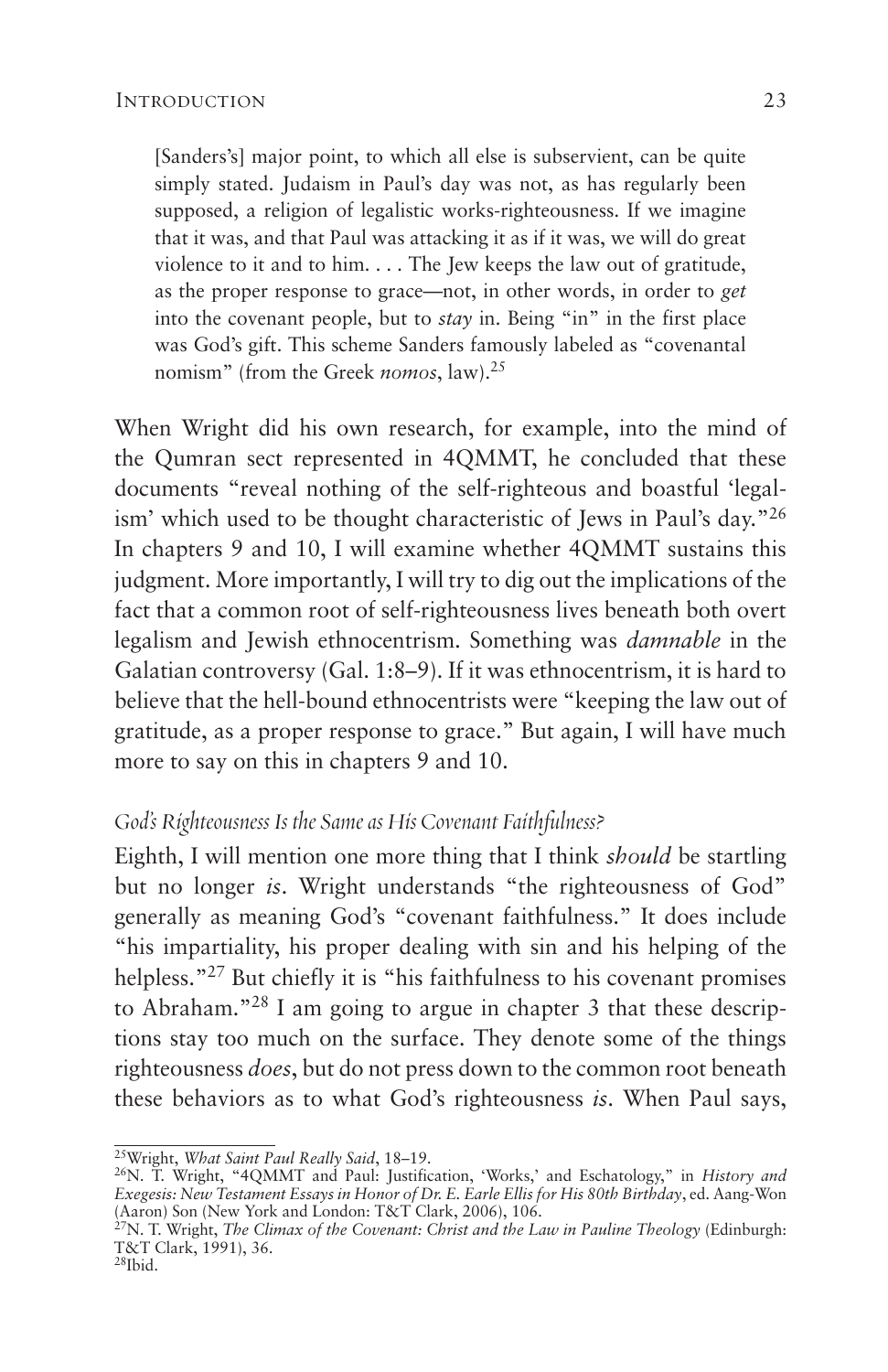"For our sake he made him to be sin who knew no sin, so that in him we might become *the righteousness of God*" (2 Cor. 5:21), one must break the back of exegesis to make this mean, "We become *the covenant faithfulness of God*." This is exactly what Wright does—in one of the most eccentric articles in all his work.29 Chapter 11 is my effort to show that this unprecedented reinterpretation of 2 Corinthians 5:21 does not stand.

# THE FUTURE OF JUSTIFICATION

For these eight reasons, and more that will emerge along the way, I am not optimistic that the biblical doctrine of justification will flourish where N. T. Wright's portrayal holds sway. I do not see his vision as a compelling retelling of what Saint Paul really said. And I think, as it stands now, it will bring great confusion to the church at a point where she desperately needs clarity. I don't think this confusion is the necessary dust that must settle when great new discoveries have been made. Instead, if I read the situation correctly, the confusion is owing to the ambiguities in Wright's own expressions, and to the fact that, unlike his treatment of some subjects, his paradigm for justification does not fit well with the ordinary reading of many texts and leaves many ordinary folk not with the rewarding "ah-ha" experience of illumination, but with a paralyzing sense of perplexity.<sup>30</sup>

<sup>&</sup>lt;sup>29</sup>N. T. Wright, "On Becoming the Righteousness of God," in *Pauline Theology*, Vol. II: 1  $\phi$  2 *Corinthians*, ed. David M. Hay (Minneapolis: Fortress, 1993), 203.

<sup>&</sup>lt;sup>30</sup>I do not infer Wright's defective view of justification to mean that he is not himself justified. Jonathan Edwards and John Owen give good counsel on this point even if the debates then were not identical to ours. Edwards wrote during one of his controversies:

How far a wonderful and mysterious agency of God's Spirit may so influence some men's hearts, that their practice in this regard may be contrary to their own principles, so that they shall not trust in their own righteousness, though they profess that men are justified by their own righteousness—or how far they may believe the doctrine of justification by men's own righteousness in general, and yet not believe it in a particular application of it to themselves—or how far that error which they may have been led into by education, or cunning sophistry of others, may yet be indeed contrary to the prevailing disposition of their hearts, and contrary to their practice—or how far some may seem to maintain a doctrine contrary to this gospel-doctrine of justification, that really do not, but only express themselves differently from others; or seem to oppose it through their misunderstanding of our expressions, or we of theirs, when indeed our real sentiments are the same in the main—or may seem to differ more than they do, by using terms that are without a precisely fixed and determinate meaning—or to be wide in their sentiments from this doctrine, for want of a distinct understanding of it; whose hearts, at the same time, entirely agree with it, and if once it was clearly explained to their understandings, would immediately close with it, and embrace it: — how far these things may be, I will not determine; but am fully persuaded that great allowances are to be made on these and such like accounts, in innumerable instances; though it is manifest, from what has been said, that the teaching and propagating [of] contrary doctrines and schemes, is of a pernicious and fatal tendency. (Jonathan Edwards, "Justification by Faith Alone," in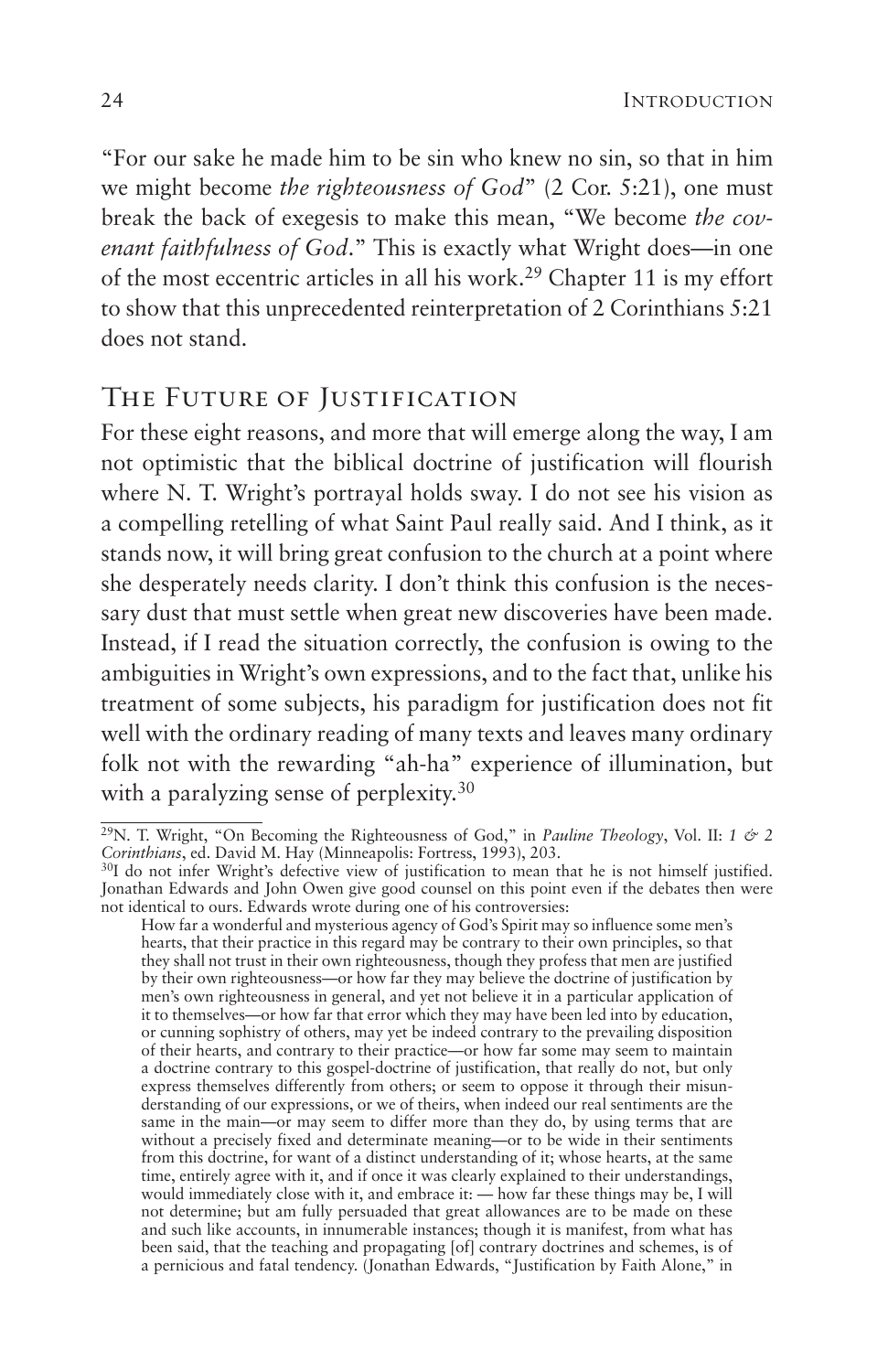The future of justification will be better served, I think, with older guides rather than the new ones.<sup>31</sup> When it comes to the deeper issues of how justification really works both in Scripture and in the human soul, I don't think N. T. Wright is as illuminating as Martin Luther or John Owen or Leon Morris. But that remains to be shown.

I end the Introduction where I began. My little earthly life is too far spent to care much about the ego gratification of scoring points in debate. I am still a sinner depending on Christ for my righteousness before God. So I am quite capable of fear and pride. But I do hope that, where I have made mistakes, I will be willing to admit it. There are far greater things at stake than my fickle sense of gratification or regret. Among these greater things are the faithful preaching of the gospel, the care of guilt-ridden souls, the spiritual power of sacrificial deeds of love, the root of humble Christian political and social engagement, and the courage of Christian missions to confront all the religions of the world with the supremacy of Christ as the only way to escape the wrath to come. When the gospel itself is distorted or blurred, everything else is eventually affected. May the Lord give us help in these days to see the word of his grace with clarity, and savor it with humble and holy zeal, and spread it without partiality so that millions may believe and be saved, to the praise of the glory of God's grace.

*Sermons and Discourses, 1734-1738*, The Works of Jonathan Edwards, Vol. 19 [New

Haven, CT: Yale University Press, 2001], 242) Owen wrote: "Men may be really saved by that grace which *doctrinally they do deny*; and they may be justified by the imputation of that righteousness which *in opinion they deny to be imputed*." But I would add: the clearer the knowledge of the truth and the more deep the denial, the less assurance one can have that the God of truth will save him. Owen's words are not meant to make us cavalier about the content of the gospel, but to hold out hope that men's hearts are often better than their heads. John Owen, *The Doctrine of Justification by Faith*, chapter VII, "Imputation, and the Nature of It," Banner of Truth, *Works*, Vol. 5, 163-164.

<sup>31</sup>In a sobering review of Mark A. Noll and Carolyn Nystrom, *Is the Reformation Over? An Evangelical Assessment of Contemporary Roman Catholicism*, Scott Manetsch wisely writes, "Now more than ever, there is urgent need for evangelical Protestants in North America to 'protest' against theological superficiality, to eschew cultural faddishness and myopic presentism, and recover *their* historic roots, not only in the religious awakenings of colonial America, but in the Christian renewal movements of sixteenth-century Europe. Evangelicals who make this journey to Wittenberg and Geneva, to Zurich and Edinburgh and London will discover a world of profound biblical and theological insight, a rich deposit of practical wisdom, a gift given by God to his church for life and ministry in the twenty-first century." Scott Manetsch, "Discerning the Divide: A Review Article," in *Trinity Journal*, 28NS (2007): 62–63.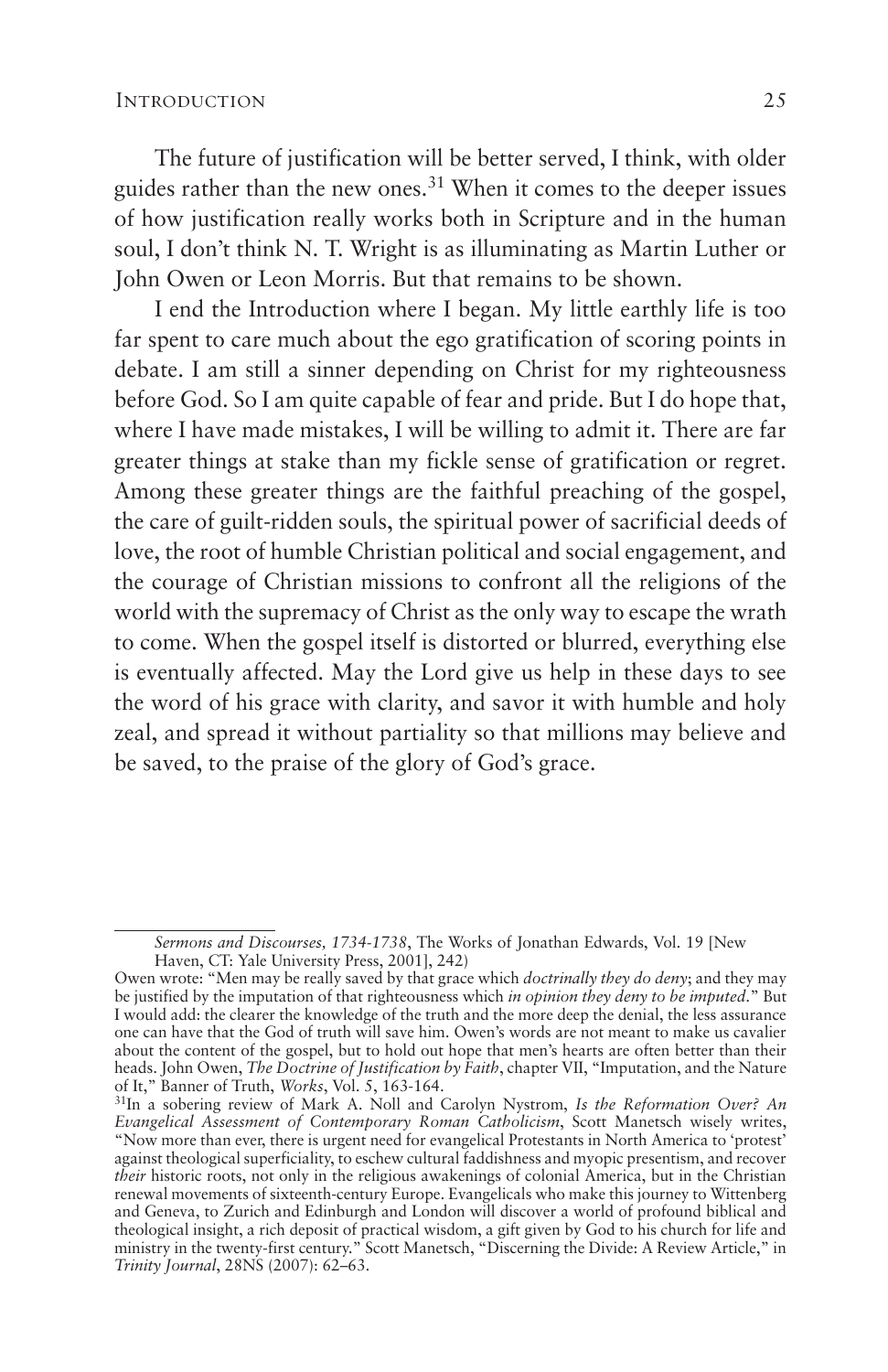# ON CONTROVERSY

I AM A PASTOR FIRST. Polemics are secondary and serve that. Part of our pastoral responsibility is what Paul calls "the defense and confirmation of the gospel" (Phil. 1:7). Virtually all of Paul's letters serve the church by clarifying and defending doctrinal truth and its practical implications.

The reason I take up controversy with N. T. Wright and not, say, J. D. G. Dunn or E. P. Sanders (all notable for their relationship to the so-called New Perspective on Paul) is that none of my parishioners has ever brought me a thick copy of a book by Dunn or Sanders, wondering what I thought about them. But Wright is a popular and compelling writer as well as a rigorous scholar. Therefore, he exerts significant influence both in the academic guild and among the wider public. If he is mistaken on the matter of justification, he may do more harm than others. In addition, Wright loves the apostle Paul and reverences the Christian Scriptures. That gives me hope that engaging with him will be fruitful. I know I have learned from him, and I hope that our common ground in Scripture will enable some progress in understanding and agreement.

## HOW THEN SHALL WE CONDUCT THE CONTROVERSY?

In his essay called "Polemic Theology: How to Deal with Those Who Differ from Us," Roger Nicole begins,

We are called upon by the Lord to contend earnestly for the faith (Jude 3). That does not necessarily involve being contentious; but it involves avoiding compromise, standing forth for what we believe, standing forth for the truth of God—without welching at any particular moment $1$ 

<sup>1</sup>Roger Nicole, "Polemic Theology: How to Deal with Those Who Differ from Us," http://www. founders.org/FJ33/article3.html.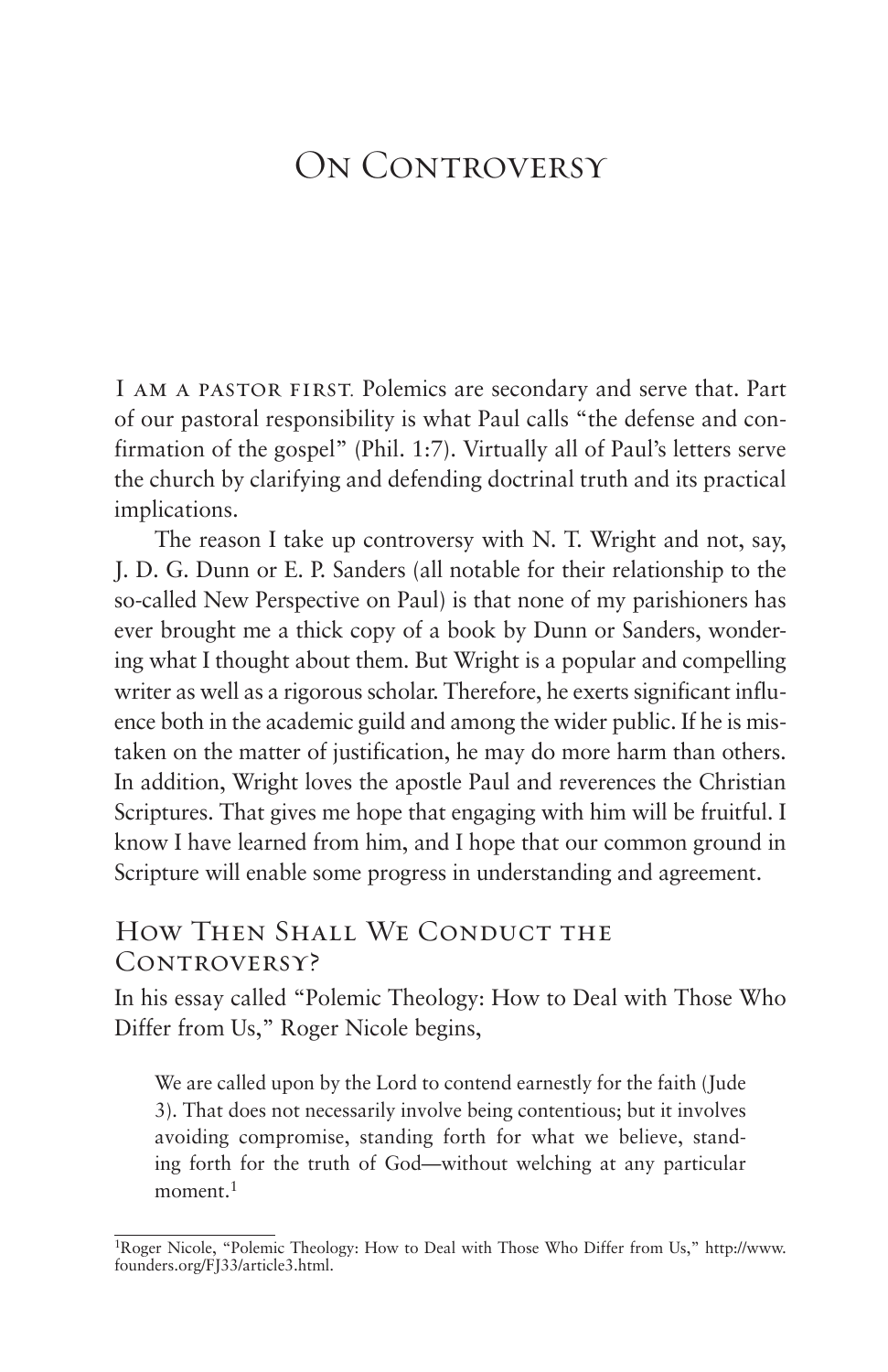When we are arguing about the meaning of the gospel, it is important to do it "in step with the truth of the gospel" (Gal. 2:14). If Bible-believers are going to disagree about the meaning of the Bible, we should try to do so biblically. To that end, I offer the following encouragements.<sup>2</sup>

### WISE WORDS FROM OLD TIMES

In 1655 John Owen published *The Mystery of the Gospel Vindicated and Socinianism Examined*. It contains one of my favorite exhortations, namely, that "we have communion with God in the doctrine we contend for." In other words, arguing for the truth of God should never replace enjoyment of the God of truth.

[More important than all is] *a diligent endeavor to have the power of the truths professed and contended for abiding upon our hearts*, that we may not contend for notions, but that we have a practical acquaintance within our own souls. When the heart is cast indeed into the mould of the doctrine that the mind embraceth—when the evidence and necessity of the truth abides in us—when not the sense of the words only is in our heads, but the sense of the thing abides in our hearts—when we have communion with God in the doctrine we contend for—then shall we be garrisoned by the grace of God against all the assaults of men.<sup>3</sup>

But is it really necessary? Must we contend? Cannot we not simply be positive, rather than trying to show that others are wrong? On June 17, 1932, J. Gresham Machen delivered an address before the Bible League of Great Britain in London titled "Christian Scholarship and the Defense of the Faith." In it he said,

Men tell us that our preaching should be positive and not negative, that we can preach the truth without attacking error. But if we follow that advice we shall have to close our Bible and desert its teachings. The New Testament is a polemic book almost from beginning to end.

2What follows is not new. The fullest statements I have made about controversy among Christians are found in "Charity, Clarity, and Hope: The Controversy and the Cause of Christ," in *Recovering Biblical Manhood and Womanhood: A Response to Evangelical Feminism*, ed. John Piper and Wayne Grudem (Wheaton, IL: Crossway Books, 1991; 2006), 403–422, and *Contending for Our All: Defending Truth and Treasuring Christ in the Lives of Athanasius, John Owen, and J. Gresham Machen* (Wheaton, IL: Crossway Books, 2006), especially the Introduction and Conclusion.

<sup>3</sup>John Owen, *Vindiciae Evangelicae*; or, *The Mystery of the Gospel Vindicated and Socinianism Examined*, Vol. 12, The Works of John Owen, ed. William Goold (Edinburgh: Banner of Truth, 1966), 52.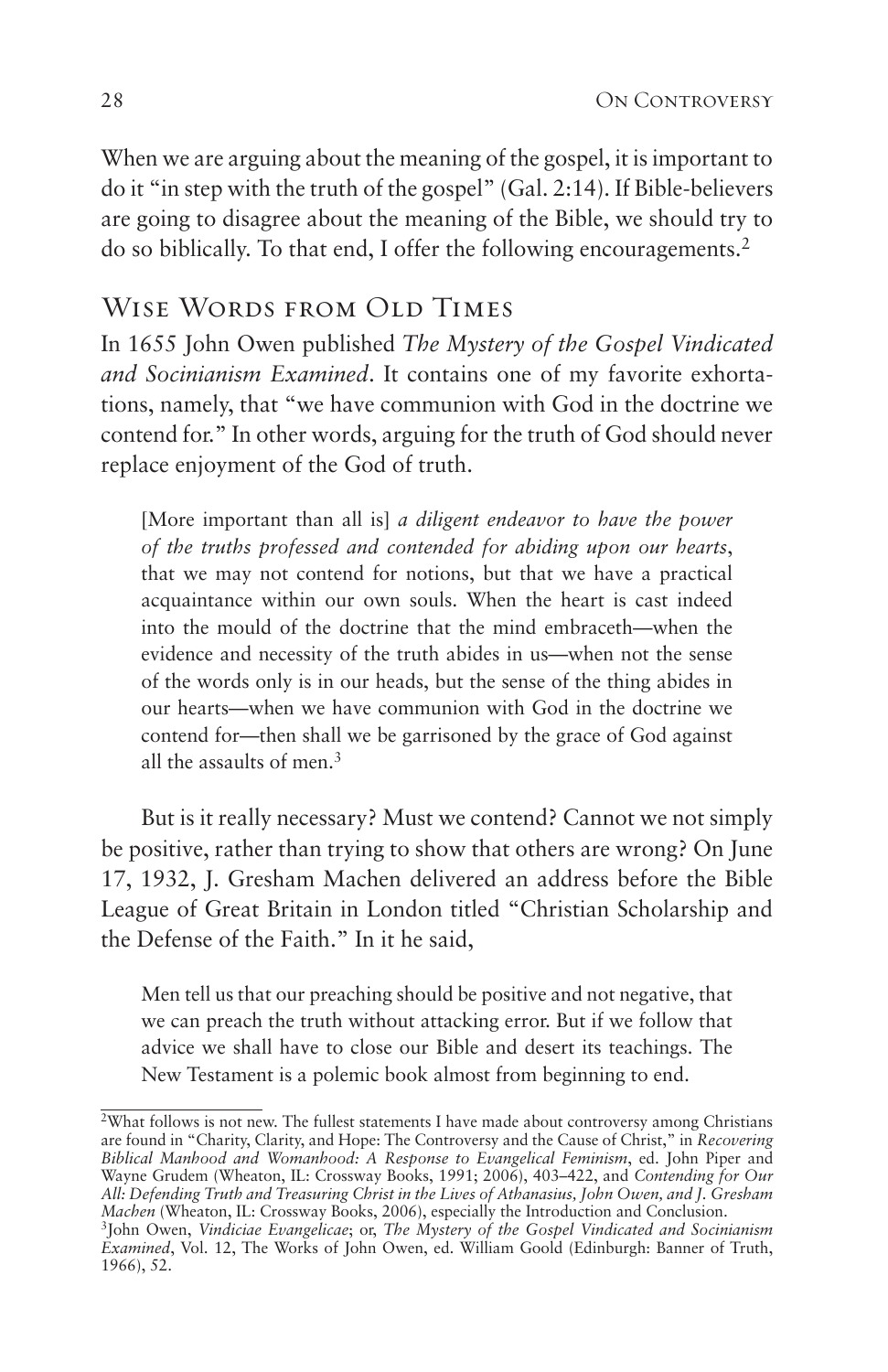Some years ago I was in a company of teachers of the Bible in the colleges and other educational institutions of America. One of the most eminent theological professors in the country made an address. In it he admitted that there are unfortunate controversies about doctrine in the Epistles of Paul; but, said he in effect, the real essence of Paul's teaching is found in the hymn to Christian love in the thirteenth chapter of I Corinthians; and we can avoid controversy today, if we will only devote the chief attention to that inspiring hymn.

In reply, I am bound to say that the example was singularly illchosen. That hymn to Christian love is in the midst of a great polemic passage; it would never have been written if Paul had been opposed to controversy with error in the Church. It was because his soul was stirred within him by a wrong use of the spiritual gifts that he was able to write that glorious hymn. So it is always in the Church. Every really great Christian utterance, it may almost be said, is born in controversy. It is when men have felt compelled to take a stand against error that they have risen to the really great heights in the celebration of truth.<sup>4</sup>

Machen also reminds us that not just the heights of celebration in the truth but also the salvation of souls may well come through controversy for the cause of the gospel:

During the academic year, 1924–25, there has been something like an awakening. Youth has begun to think for itself; the evil of compromising associations has been discovered; Christian heroism in the face of opposition has come again to its rights; a new interest has been aroused in the historical and philosophical questions that underlie the Christian religion; true and independent convictions have been formed. Controversy, in other words, has resulted in a striking intellectual and spiritual advance. Some of us discern in all this the work of the Spirit of God. . . . Controversy of the right sort is good; for out of such controversy, as Church history and Scripture alike teach, there comes the salvation of souls.<sup>5</sup>

### LONGING FOR THE DAY OF UNITY IN THE TRUTH

The heart-wrenching truth of our day, and every day, is that Christians often disagree with each other—sometimes about serious matters.<sup>6</sup>

<sup>4</sup>J. Gresham Machen, "Christian Scholarship and the Defense of the Faith," in *J. Gresham Machen: Selected Shorter Writings*, ed. D. G. Hart (Phillipsburg, NJ: P&R, 2004), 148–149.

<sup>5</sup>J. Gresham Machen, *What Is Faith?* (1925; reprint Edinburgh: Banner of Truth, 1991), 42–43.

<sup>6</sup>This sentence and the remainder of this note on controversy are adapted from the Conclusion of *Contending for Our All* (cited in note 2).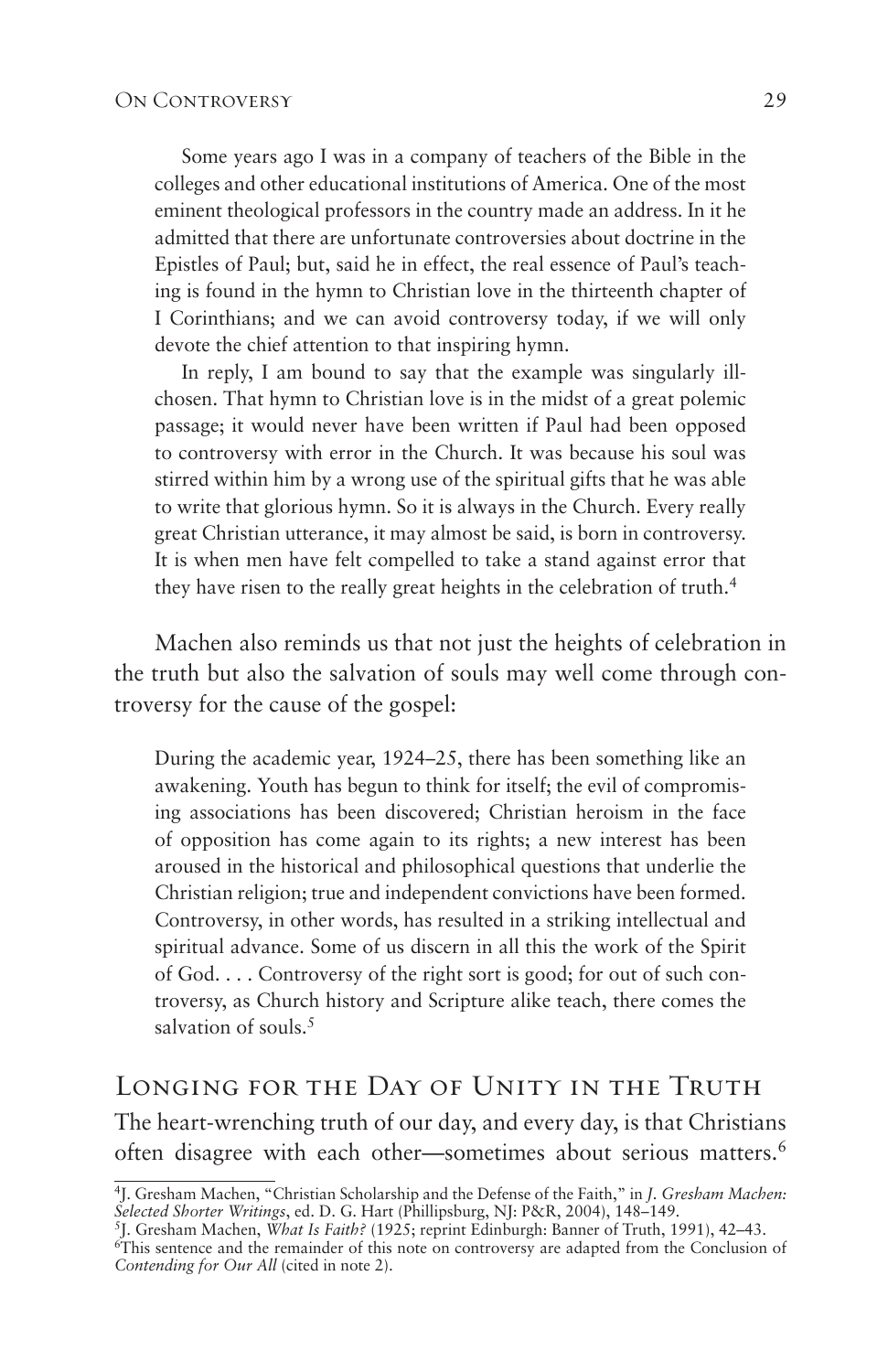Therefore, we rejoice that it is God himself who will fulfill his plan for the church: "My counsel shall stand, and I will accomplish all my purpose" (Isa. 46:10). We take heart that, in spite of all our blind spots and bungling and disobedience, God will triumph in the earth: "All the ends of the earth shall remember and turn to the LORD, and all the families of the nations shall worship before you. For kingship belongs to the LORD, and he rules over the nations" (Ps. 22:27–28).

Yet one of the groanings of this fallen age is controversy, and most painful of all, controversy with brothers and sisters in Christ. We resonate with the apostle Paul—our joy would be full if we could all be "of the same mind, having the same love, being in full accord and of one mind" (Phil. 2:2). But for all his love of harmony and unity and peace, it is remarkable how many of Paul's letters were written to correct fellow Christians. One thinks of 1 Corinthians. It begins with Paul's thanks (1:4) and ends with his love (16:24). But between those verses he labors to set the Corinthians straight in their thinking and behavior.7

The assumption of the entire New Testament is that we should strive for peace. Peace and unity in the body of Christ are exceedingly precious. "Behold, how good and pleasant it is when brothers dwell in unity!" (Ps. 133:1). "Seek peace and pursue it" (1 Pet. 3:11). "So then let us pursue what makes for peace and for mutual upbuilding" (Rom. 14:19). But just as clear is that we are to pursue peace by striving to come to agreement in the truth. "The wisdom from above is first pure, then peaceable" (James 3:17). It is *first* pure. Peace is not a first thing. It is derivative. It comes from hearty agreement in truth.

For example, Paul tells us to set our minds on what is true, and honorable, and just; and the God of peace will be with us (Phil. 4:8–9). Peace is a wonderful by-product of heartfelt commitments to what is true and right. Hebrews speaks of the "peaceful fruit of righteousness" (12:11). Paul tells Timothy to "pursue *righteousness* . . . and peace" (2 Tim. 2:22). The unity we strive for in the church is a unity in knowledge and truth and righteousness. We grow up into the one body "joined and held together" as we "attain to the unity of the faith and *of the knowledge of the Son of God*" (Eph. 4:13, 16). "Grace and peace"

<sup>&</sup>lt;sup>7</sup>He addresses the danger of boasting in leaders (1:10–3:23), the limits of sexual freedom (5:1–8), the extent of true separation  $(5:9-13)$ , the proper handling of lawsuits  $(6:1-8)$ , the goodness of sexual relations in marriage (7:1–16), the nature of Christian freedom (8:1–13), the proper demeanor for men and women in worship (11:2–16), how to behave at the Lord's Supper (11:17–34), the use of spiritual gifts (chaps.  $12-14$ ), and the nature and the reality of the resurrection (chap. 15).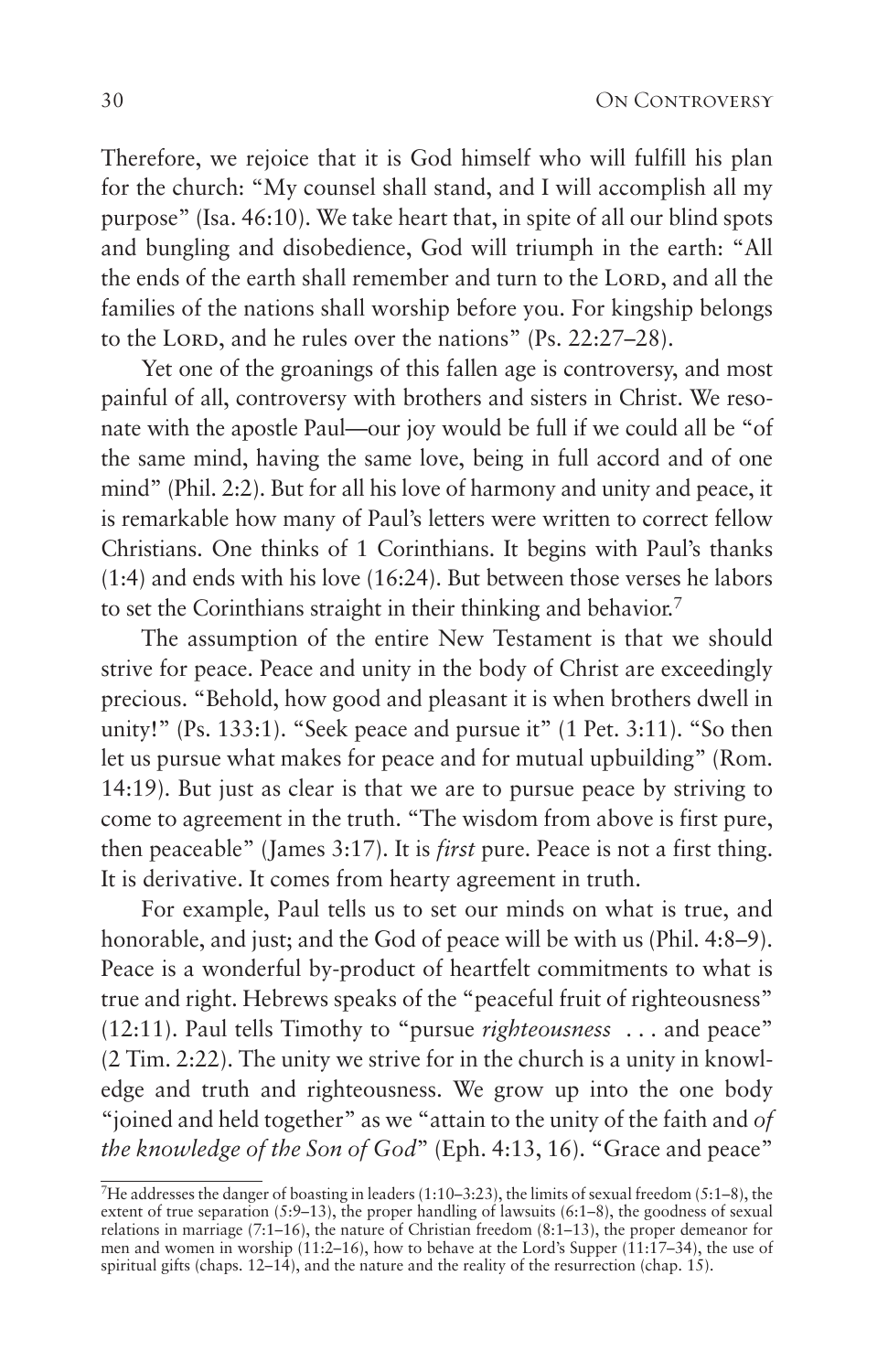are multiplied to us "*in the knowledge of God* and of Jesus our Lord" (2 Pet. 1:2). And paradoxically, the weaponry with which we wage war for "the gospel of peace" begins with "the belt of *truth*" (Eph. 6:14–15) and ends with "the sword of the Spirit," the *Word of God* (6:17).

## Why True Unity Flows from Truth

The reason for this is that truth frees us from the control of Satan, the great deceiver and destroyer of unity: "you will know the truth, and the truth will set you free" (John 8:32; cf. 2 Tim. 2:24–26). Truth serves love, the bond of perfection. Paul prays for the Philippians that their "love [may] abound more and more, with knowledge and all discernment" (Phil. 1:9). Truth sanctifies, and so yields the righteousness whose fruit is peace: "Sanctify them in the truth; your word is truth" (John 17:17; cf. 2 Pet. 1:3, 5, 12).

For the sake of unity and peace, therefore, Paul labors to set the churches straight on numerous issues—including quite a few that do not in themselves involve heresy. He does not exclude controversy from his pastoral writing. And he does not limit his engagement in controversy to first-order doctrines, where heresy threatens. He is like a parent to his churches. Parents do not correct and discipline their children only for felonies. Good parents long for their children to grow up into all the kindness and courtesy of mature adulthood. And since the fabric of truth is seamless, Paul knows that letting minor strands continue to unravel can eventually rend the whole garment.

Thus Paul teaches that elders serve the church, on the one hand, by caring for the church without being pugnacious (1 Tim. 3:3, 5), and, on the other hand, by rebuking and correcting false teaching. "He must hold firm to the trustworthy word as taught, so that he may be able to give instruction in sound doctrine and also to rebuke those who contradict it" (Titus 1:9; cf. 1:13; 2:15; 1 Tim. 5:20). This is one of the main reasons we have the Scriptures: they are "profitable for teaching, for reproof, for correction, and for training in righteousness" (2 Tim. 3:16).

# "BY THE OPEN STATEMENT OF THE TRUTH WE COMMEND OURSELVES"

Faithful Christians do not love controversy; they love peace. They love their brothers and sisters who disagree with them. They long for a